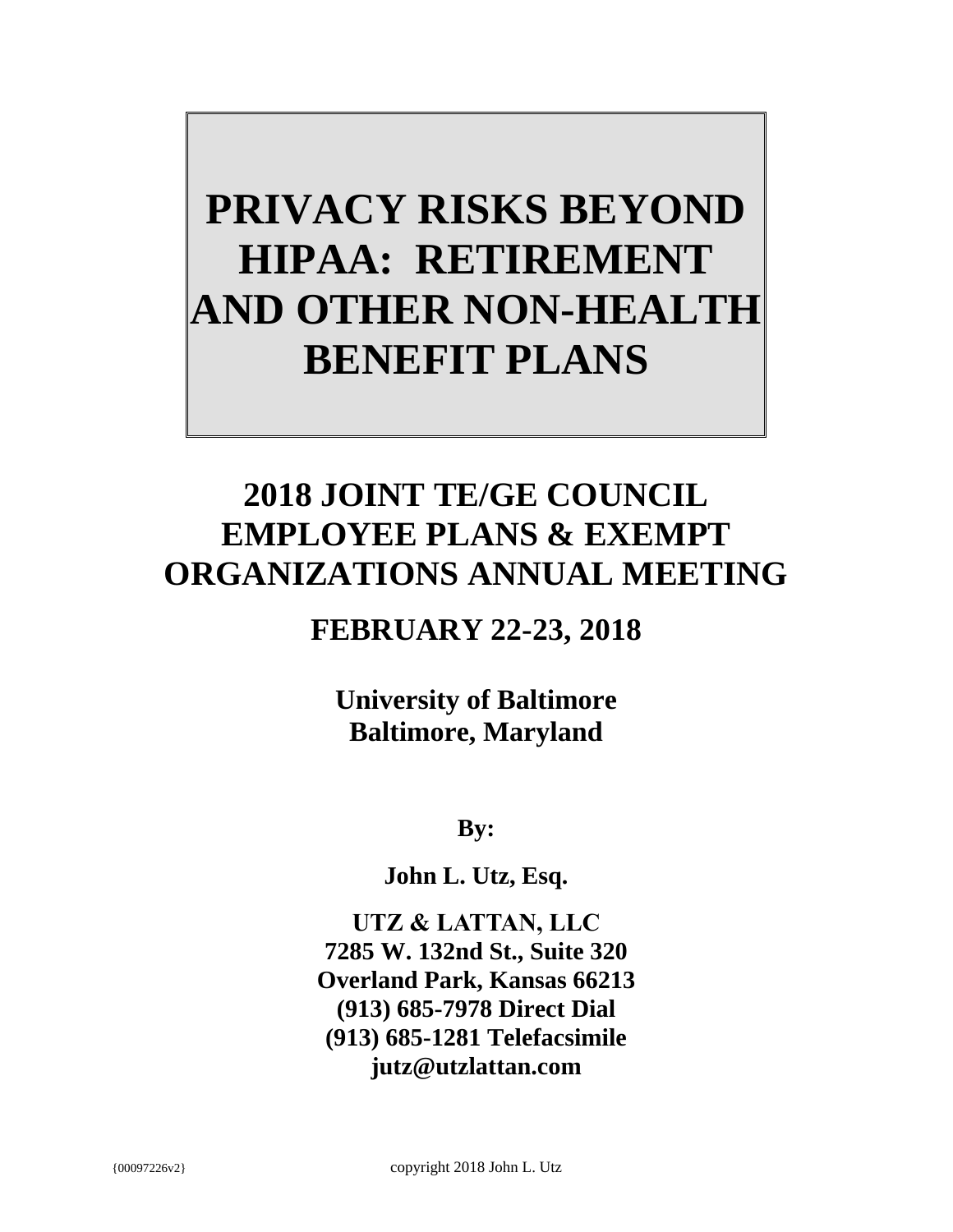#### PRIVACY RISKS BEYOND HIPAA: RETIREMENT AND OTHER NON-HEALTH BENEFIT PLANS

By

#### John L. Utz Utz & Lattan, LLC jutz@utzlattan.com  $(913) 685 - 7978$

#### **TABLE OF CONTENTS**

| 1.               |  |
|------------------|--|
|                  |  |
|                  |  |
|                  |  |
|                  |  |
| 2.               |  |
| 3.               |  |
| $\overline{4}$ . |  |
|                  |  |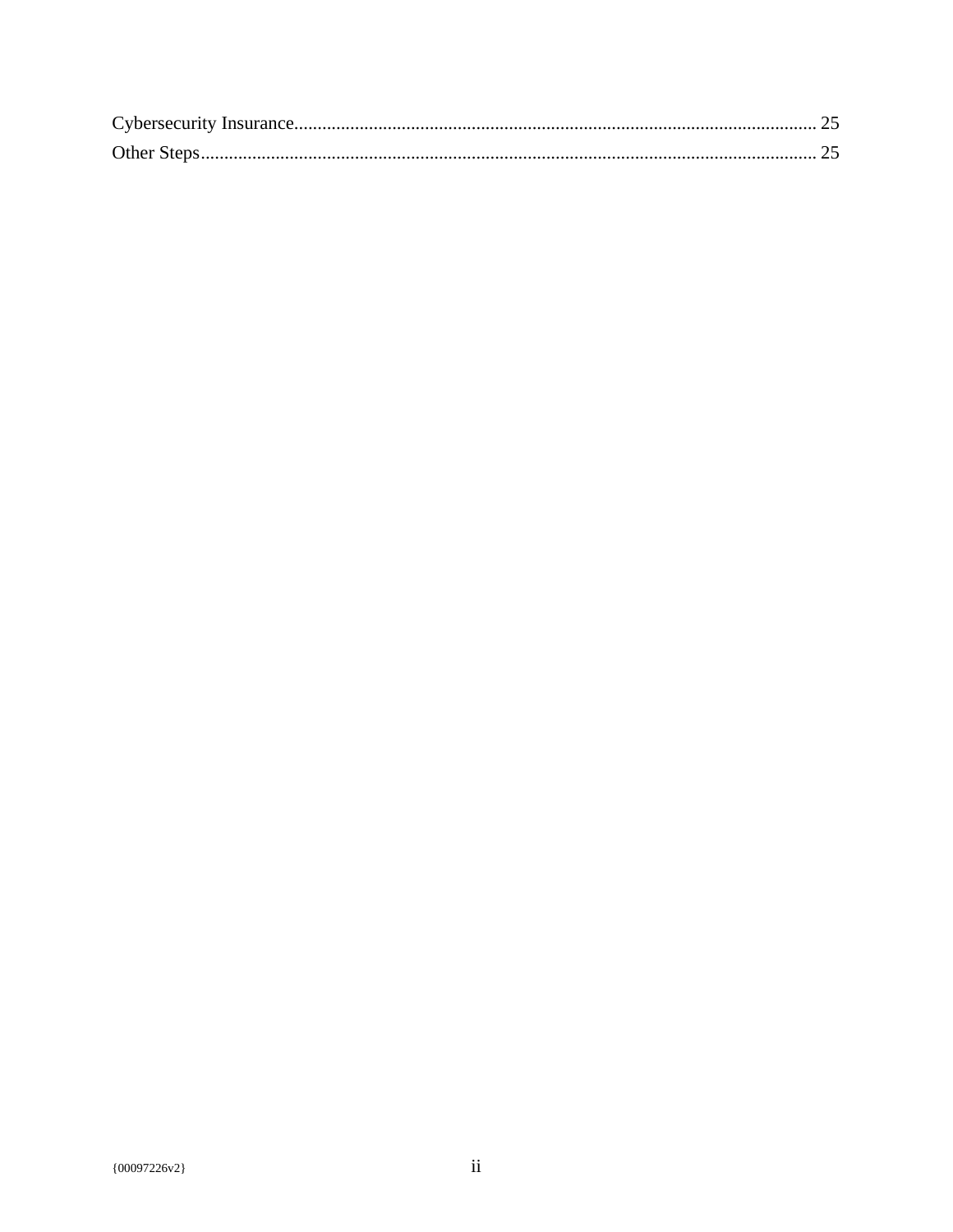#### **PRIVACY RISKS BEYOND HIPAA: RETIREMENT AND OTHER NON-HEALTH BENEFIT PLANS**

#### **By John L. Utz Utz & Lattan, LLC [jutz@utzlattan.com](mailto:jutz@utzlattan.com) (913) 685-7978**

<span id="page-3-0"></span>**Introduction**. The day will come when a retirement plan fiduciary is held liable for a security or privacy breach. It might be when participants' social security numbers end up in the wrong hands, and criminals use those numbers to impersonate participants in financial transactions or otherwise "steal" the participants' identities. Or perhaps through a lack of adequate security, a former spouse or other companion will wrongly take a distribution of a participant's retirement benefits.

This risk for retirement plan fiduciaries does not appear to be especially high today. But it is going to become meaningful, and probably sooner than we would hope. Soon enough, in fact, that fiduciaries of retirement and other non-health plans should begin now to bolster their processes for protecting participants' private information in the possession of plans, plan vendors, and the fiduciaries themselves.

One risk for fiduciaries is the possibility courts will conclude that ERISA's prudence requirement imposes an obligation to do something substantial to protect the privacy of participants. In particular, one can imagine a day when courts will require fiduciaries to take carefully considered steps to reduce the risk of private information that can be used to identify participants being accessed by unauthorized parties or otherwise being misused. Courts do not yet seem to hold fiduciaries to a high standard in this regard, but what is prudent inevitably changes with time. As security breaches become increasingly routine, and therefore more a part of the consciousness of the public – and perhaps more importantly, the consciousness of judges – the standards for what is prudent to protect "personally identifiable information" (or "PII")<sup> $1$ </sup> may become stricter in *pari passu*. As courts and the Department of Labor have told us for some time, ERISA's prudence requirement is mostly about process – that is, following a good process. It is less about the result, and more about diligence in considering and addressing concerns. As the processes for reducing risk security and privacy rules become better developed and more commonly utilized by businesses, governments, and individuals, it seems inevitable that what is considered prudent in handling PII will change accordingly.

 $<sup>1</sup>$  One definition of personally identifiable information comes from the Office of Management and Budget. OMB</sup> defines PII as:

<sup>[</sup>I]nformation which can be used to distinguish or trace an individual's identity, such as their name, social security number, biometric records, etc. alone, or when combined with other personal or identifying information which is linked or linkable to a specific individual, such a date and place of birth, mother's maiden name, etc.

Office of Management and Budget Memorandum M-07-16 "Safeguarding Against and Responding to the Breach of Personally Identifiable Information."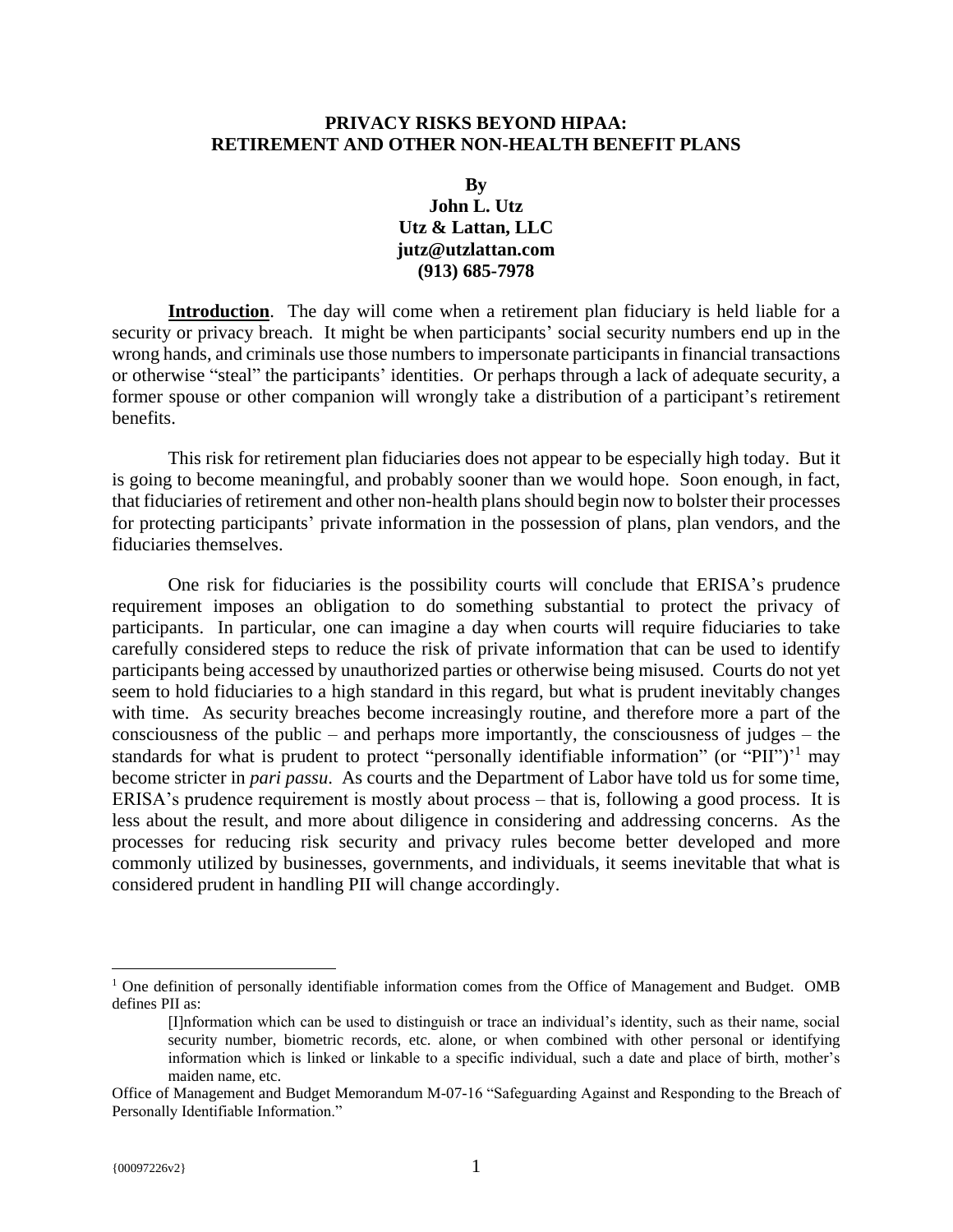In a bit of perversity, news that the increasing frequency and severity of security breaches may herald a heightened obligation to protect the PII of benefit plan participants carries with it an understanding that it will be virtually impossible to provide assurance that no breach of security will occur, or that PII will not be misused. After all, the National Security Agency (the "NSA") – which describes itself as "the world leader in cryptology," is the manager for U.S. government systems that "contain classified information or are otherwise critical to U.S. military or intelligence missions," and the work of which gives the NSA what it calls "end-to-end insights into . . . cyber best practices" – has been hacked.<sup>2</sup> According to press reports, the NSA, "America's ... most secretive intelligence agency," has been "deeply infiltrated." 3 In a *New York Times* article describing the NSA breach the *Times* said "the [a]gency regarded as the world's leader in breaking into adversaries' computer networks failed to protect its own." And the same article reported that some intelligence officials believe America's cyber defense has been left "dangerously porous."<sup>4</sup>

Not only does the fact of the NSA breach suggest that benefit plan fiduciaries cannot assure data security, what has been stolen from the NSA may itself increase the threat to benefit plans (and the rest of the earth). That is because the stolen materials include sophisticated tools with software "to bypass computer firewalls, penetrate Windows, and break into the Linux systems most commonly used on Android phones."<sup>5</sup> These tools are apparently for sale through subscriptions to a "monthly dump service" of stolen NSA software and data.<sup>6</sup>

In addition to the demoralizing hack of the NSA, there has reportedly been a "hemorrhage of hacking tools and secret documents from the Central Intelligence Agency's Center for Cyber Intelligence."<sup>7</sup> Adding to the sense that one cannot prevent security breaches, the Securities Exchange Commission's computer system was hacked in 2016.<sup>8</sup> And not to pile on, but according to press reports a 2013 Yahoo breach affected the information of all 3 billion of its customers;<sup>9</sup> Deloitte,  $^{10}$  one of the big four accounting firms, has been hacked; and a 2014 J.P. Morgan Chase & Co. hack compromised the accounts of 76 million households and seven million small businesses.<sup>11</sup> According to one source, the Deloitte hack compromised a server that contained emails from clients including not only some of the world's largest multinational businesses, but also the United Nations and the U.S. Departments of State, Energy, Homeland Security, and Defense.<sup>12</sup> As to the Yahoo breach, the hackers reportedly obtained names, birthdates, phone numbers, and passwords of users that were "encrypted with security that was easy to crack." They also obtained security questions and backup email addresses used to reset lost passwords. The *New York Times* characterized this as "valuable information for someone trying to break into other

<sup>&</sup>lt;sup>2</sup> As to the description of the NSA's role, see the agency's website at [www.nsa.gov.](http://www.nsa.gov/) As to the breach of NSA security, see "Deep Security Breach Cripples N.S.A.," *New York Times*, Nov. 13, 2017, p. A1.

<sup>3</sup> "Deep Security Breach Cripples N.S.A.," *New York Times*, Nov. 13, 2017, p. A1.

<sup>4</sup> *Ibid*.

<sup>5</sup> *Ibid*.

<sup>6</sup> *Ibid*.

<sup>7</sup> *Ibid*.

<sup>8</sup> "SEC Gets Scrutiny for Slow Response to Hack," *Wall Street Journal*, Sept. 22, 2017, p. A1.

<sup>&</sup>lt;sup>9</sup> "All 3 Billion Yahoo Accounts Were Affected by 2013 Attack," New York Times.com (Oct. 3, 2017), available at <https://www.nytimes.com/2017/10/03/technology/yahoo-hack-3-billion-users.html>.

<sup>10</sup> [https://www.theguardian.com/business/2017/sep/25/deloitte-hit-by-cyber-attack-revealing-clients-secret-emails,](https://www.theguardian.com/business/2017/sep/25/deloitte-hit-by-cyber-attack-revealing-clients-secret-emails) <sup>11</sup> "JPMorgan Chase Hacking Affects 75 Million Households," *New York Times*, Oct. 2,2 014.

<sup>12</sup>[https://www.theguardian.com/business/2017/oct/10/deloitte-hack-hit-server-containing-emails-from-across-us](https://www.theguardian.com/business/2017/oct/10/deloitte-hack-hit-server-containing-emails-from-across-us-government)[government.](https://www.theguardian.com/business/2017/oct/10/deloitte-hack-hit-server-containing-emails-from-across-us-government)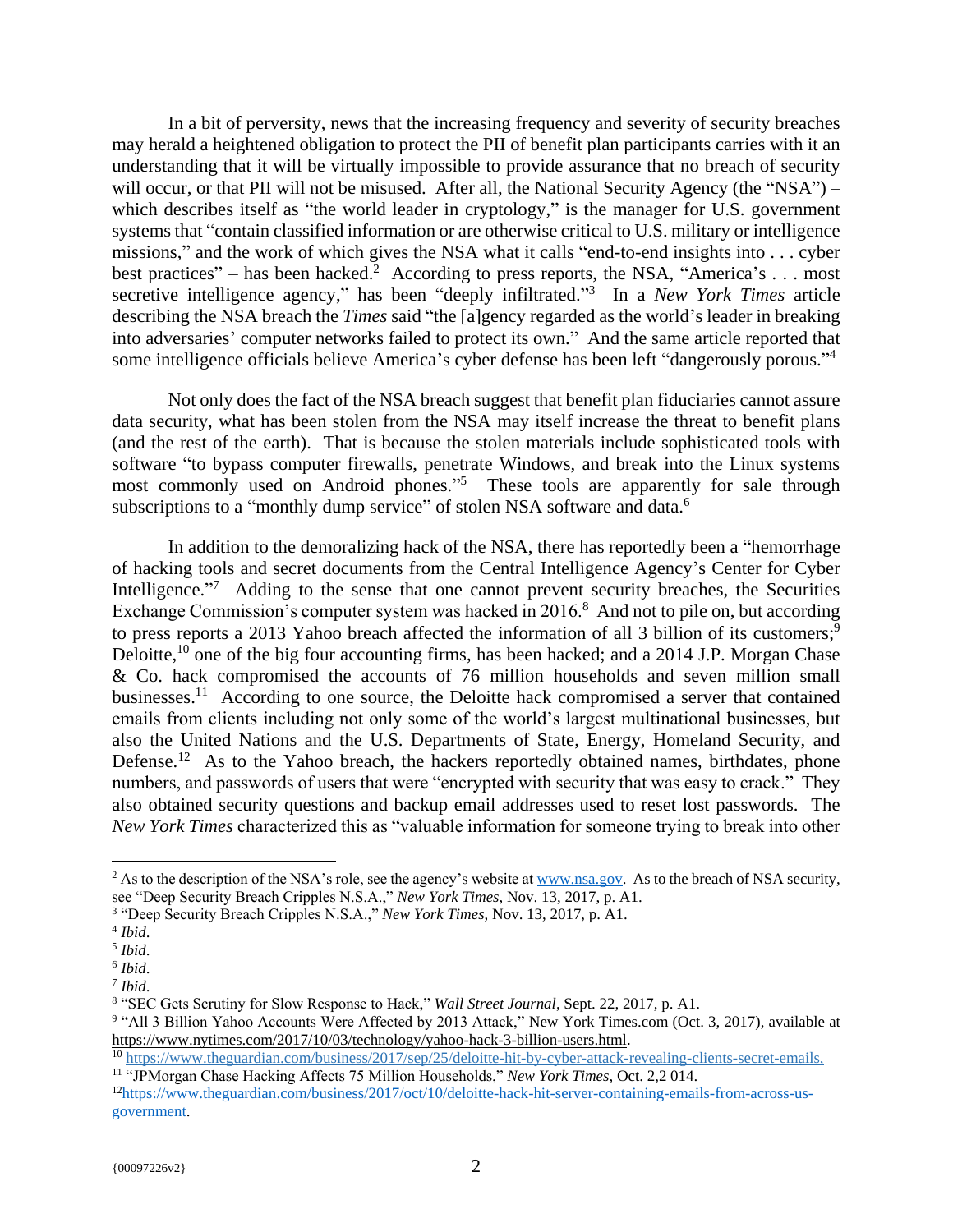accounts owned by the same user, and particularly useful to a hacker seeking to break into government computers around the world."<sup>13</sup>

Given the NSA and CIA breaches alone – including the resulting sale of sophisticated hacking tools from the NSA toolbox – one might wonder not only whether there is any point in trying to improve plan data security, but also whether participants or others seeking to hold fiduciaries liable for breaches can successfully argue they were harmed by a breach. Couldn't a plan fiduciary convincingly argue that for participants complaining they have been harmed by, say, the release of their social security numbers, any harm they have suffered is just as likely to have been the result of some other breach of their information, and they can't possibly establish that they were harmed (or will be harmed) by the plan's breach? Notably in this regard, the hack of Equifax Inc. alone reportedly may have exposed sensitive information about more than 140 million Americans, including core personal information, such as names, addresses, dates of birth, and social security numbers.  $14$  In addition, credit card numbers for approximately 209,000 consumers and certain "dispute" documents with personal identifying information for approximately 182,000 consumers were improperly accessed.<sup>15</sup>

This 140 million number relating to the Equifax hack is about 40 percent of the total population of the United States, and more than half of the U.S. population age 16 and over. Given that social security numbers are frequently used by those engaged in identity theft, a fiduciary defendant might argue that absent a participant's ability to identify a trail from the breach of plan information to the harm the participant suffered, a participant can't establish he or she suffered an injury as required to bring a lawsuit. The argument would be that to bring suit in federal court the participant must have "an injury-in-fact" within the meaning of Article III of the Constitution, and must also have suffered an injury in order to have recourse under ERISA.<sup>16</sup> And even if state claims are allowed to proceed in state court – for example where there is no complete preemption and state law claims are not preempted by ERISA – perhaps there are no losses or damages on which a participant can collect.

<span id="page-5-0"></span>*Anthem* **and Pleading Damages**. As it turns out, at least one court has already rejected this very defense – that the ubiquity of security beaches precludes plan participants from establishing they have been harmed by a plan-related breach. The case involved a 2015 cyber attack on Anthem's databases. That attack resulted in the theft of information concerning about 79 million people. The information taken may have included names, dates of birth, social security numbers, health care ID numbers, home addresses, email addresses, and employment information, including employment data.<sup>17</sup> Although the case involves a health plan, and this article is focused on risks relating to retirement and other plans not subject to the standards of the Health Insurance Portability and Accountability Act of 1996 ("HIPAA"), the legal analysis as to whether a

<sup>&</sup>lt;sup>13</sup> "All 3 Billion Yahoo Accounts Were Affected by 2013 Attack," New York Times.com (Oct. 3, 2017), available at <https://www.nytimes.com/2017/10/03/technology/yahoo-hack-3-billion-users.html>.

<sup>&</sup>lt;sup>14 ""</sup>We've Been Breached,' Inside the Equifax Hack," *Wall Street Journal*, Sept. 18, 2017, p. A1. <sup>15</sup> [www.equifaxsecurity2017.com/consumer-notice.](http://www.equifaxsecurity2017.com/consumer-notice)

<sup>16</sup> *See, e.g., Lee v. Verizon Communications, Inc.*, 837 F.3d 523 (5th Cir. 2016); *Thole v. U.S. Bank, N.A.*, 873 F.3d 617  $(8<sup>th</sup> Cir. 2017).$ 

<sup>&</sup>lt;sup>17</sup> Notice of Anthem Data Breach Class Action Settlement, U.S. District Court for the Northern District of California, available at [www.databreach-settlement.com.](http://www.databreach-settlement.com/)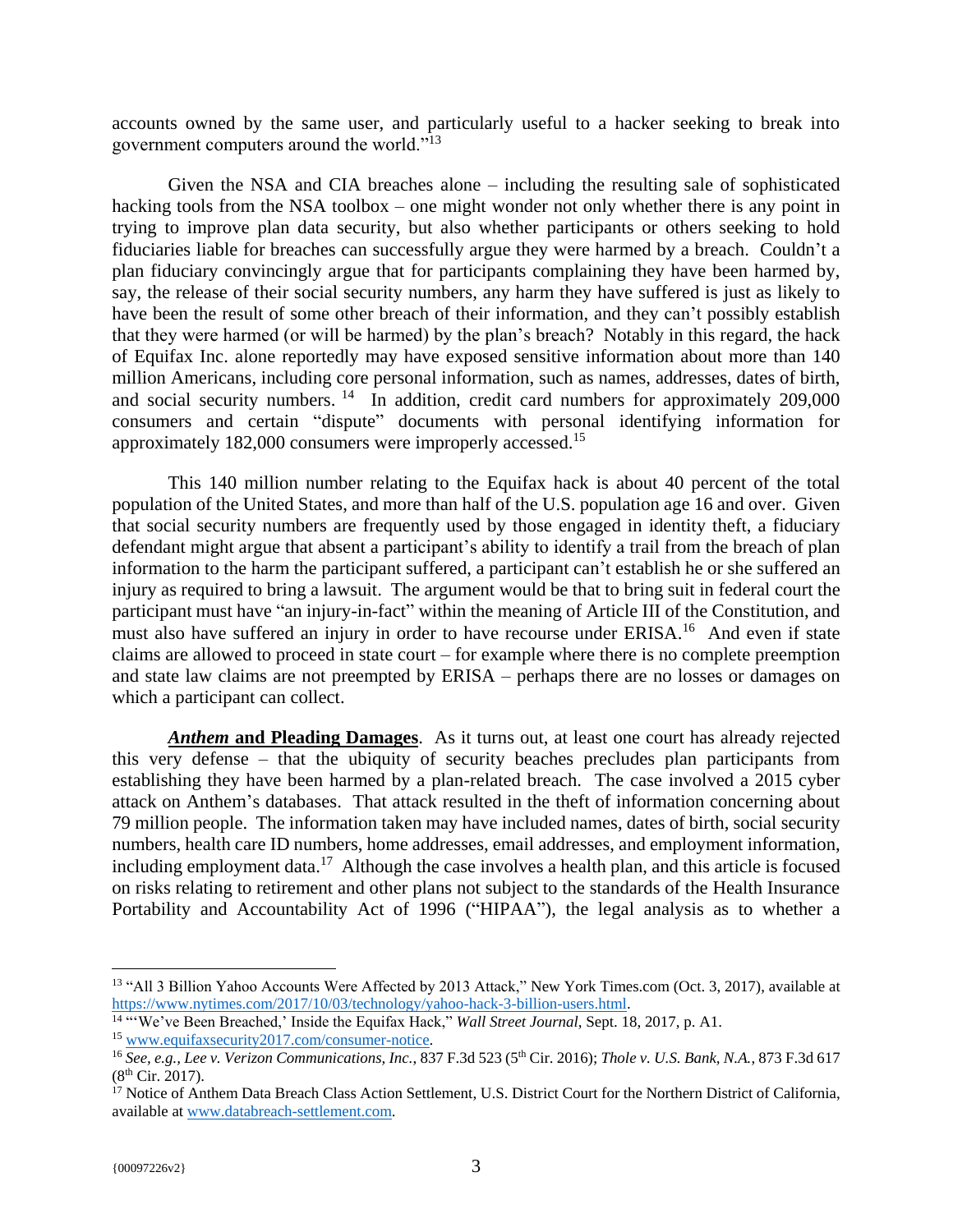participant is damaged by a privacy breach should generally be same with respect to all types of benefit plans.

A settlement of the Anthem case was announced in June of 2017. Under that settlement, Anthem agreed to pay \$115 million. In doing so, Anthem settled various class action lawsuits that had been consolidated in the federal District Court for the Northern District of California through the Judicial Panel on Multidistrict Litigation. The consolidated cases generally alleged that the defendants failed to adequately protect Anthem's data systems, failed to disclose to customers that Anthem did not have adequate security practices, and failed to timely notify customers of the data breach.

Before Anthem settled the cases, a district court addressed whether participants had adequately pleaded that they had been damaged. The court addressed this damage pleading issue as part of a lengthy decision concerning the defendants' motion to dismiss many state law claims, including privacy claims, as well as breach of contract, unfair competition, and unjust enrichment claims. Specifically, in *In re Anthem, Inc. Data Breach Litigation,* <sup>18</sup> the court considered defendants' argument that the plaintiffs had not sufficiently pleaded damages for loss of value of what the court termed "personal identification information" or "PII." The court concluded that the plaintiffs had sufficiently pleaded damages. In doing so, the court cited a Ninth Circuit decision, as well as several district court decisions, though those cases did not involve employee benefit plans. In one of those cases, the Northern District of California (the same court issuing the decision in *Anthem*) itself concluded that plaintiffs had sufficiently pleaded economic injury by claiming "that the [ir] PII was stolen and posted on file-sharing websites for identity thieves to download."<sup>19</sup>

The defendant in *Anthem* argued that the earlier decisions cited by the court (the nonbenefit plan cases) effectively imposed two pleading requirements on the plaintiffs – specifically, that they must plead "both that there was a 'robust' market for [Plaintiffs' PII] *and* that [P]laintiffs had been financially harmed by [the data breach by] usurping their ability to sell that information themselves." The court rejected the argument that there is a requirement that plaintiffs plead both that there was a market for their PII and that they somehow also intended to sell their own PII. Instead, the court said, plaintiffs can meet their pleading requirement by alleging that there was either an economic market for their PII or that it would be harder to sell their own PII, but need not plead both. But even if both requirements were to apply, the court said the plaintiffs' complaint would have been adequate. That is because the complaint asserted that the plaintiffs' PII "is such a valuable commodity to identity thieves that once the information has been compromised, criminals often trade the information on the cyber black-market for years." The complaint continued, "[w]ith access to an individual's [PII], criminals can do more than just empty a victim's bank account – they can also commit various types of fraud . . . [they] may obtain a job using the victim's Social Security Number." The court found that these allegations could be read to infer that an economic market existed for the plaintiffs' PII, and that the value of the plaintiffs' PII decreased as a result of the Anthem data breach. The court found support for this conclusion in a Seventh Circuit decision concerning a breach of a retailer's database, where the Seventh Circuit said "[p]resumably, the purpose of [a] hack is, sooner or later, to make fraudulent charges or

<sup>18</sup> 2016 U.S. Dist. LEXIS 70594 (N.D. Cal. 2016)**.**

<sup>19</sup> *Corona v. Sony Pictures Entertainment, Inc.*, 2015 U.S. Dist. LEXIS 85865 (N.D. Cal. 2015).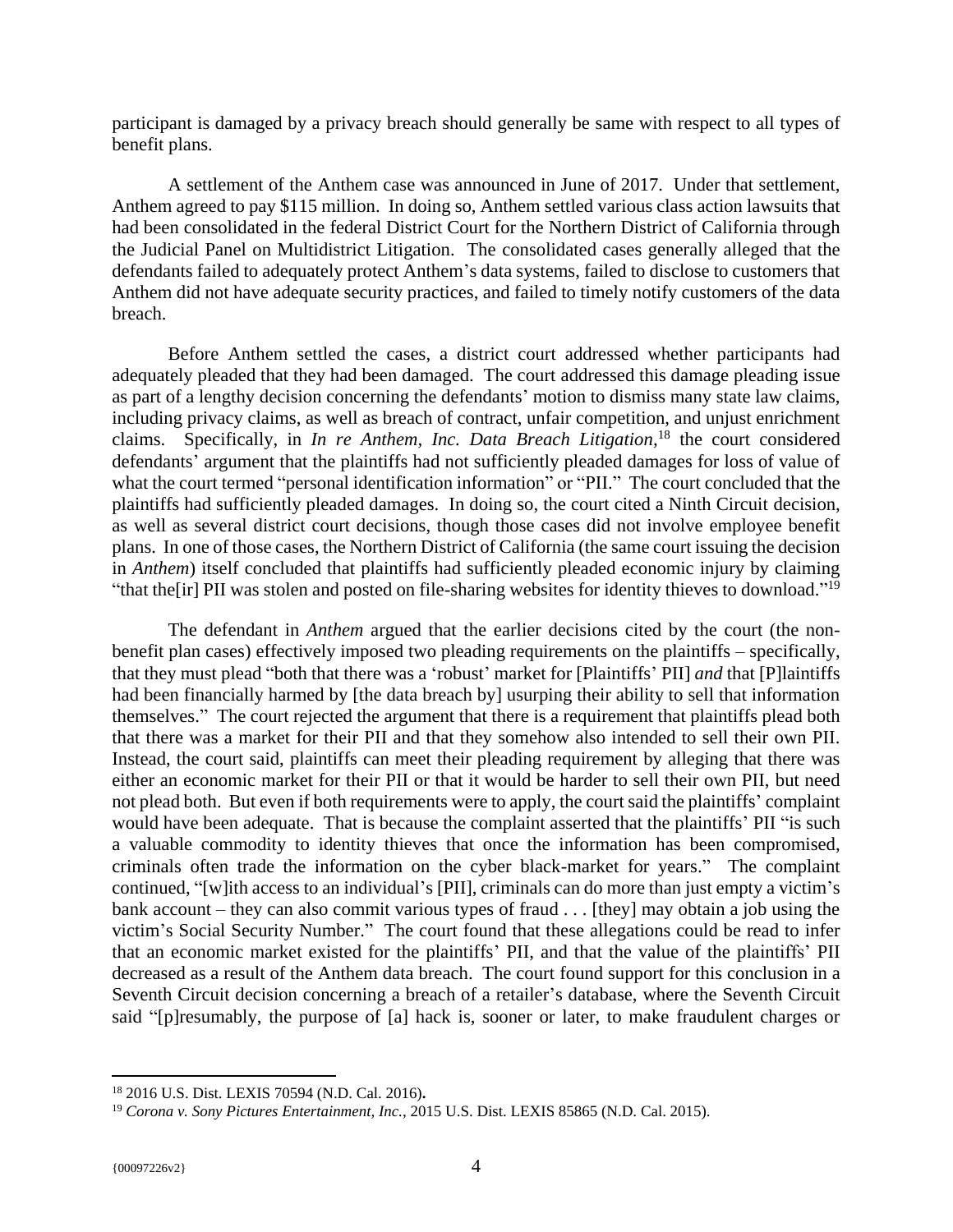assume those consumers' identity."<sup>20</sup> The Seventh Circuit underscored the point with the rhetorical question "[w]hy else would hackers break into a store's database and steal consumers' private information?"

<span id="page-7-0"></span>**No Article III Standing**. Not all courts have been as quick to conclude that those making privacy claims based on the theft of private information can establish Article III standing. As an example, consider *Cox v. Valley Hope Ass'n*.<sup>21</sup> There, a district court addressed privacy claims relating to the theft of a laptop computer owned by a drug and alcohol treatment center. The laptop contained private treatment and identification information for over 50,000 patients. The laptop was secured with a password, but the information stored on the device was not encrypted. The treatment center sent letters to patients informing them of the theft.

A putative class action was filed against the treatment center in state court, asserting various claims, including those based on breach of contract, negligence, breach of fiduciary duty, and violation of a state consumer anti-fraud statute. The case was removed to federal district court, and the district court dismissed the suit on Article III grounds. The plaintiff argued, among other things, that he had "suffered damages, including and without limitation, loss of privacy, confidentiality, embarrassment, humiliation, loss of income, [and] loss of enjoyment of life." But the plaintiff offered little more by way of explanation, including no facts suggesting that his privacy was actually invaded, he actually suffered embarrassment or humiliation, or he spent any monies as a result of the laptop theft. The alleged injuries were, therefore, conclusory (and as a consequence, inadequate).

The court treated more seriously the named plaintiff's argument that he had been harmed because there is a "real and serious threat that his personal data will be misused" – that is, that he was at a heightened risk for future identity theft. To have Article III standing, though, the threat must be "imminent," which means it must not be "too speculative" and must be "certainly impending." The court found the claims as to the risk of future identity theft too speculative to afford Article III standing.

The court then addressed a further argument that the plaintiff was injured – specifically, that he overpaid for privacy protections promised by the treatment facility. But the court concluded that parties making this argument must allege they "overpaid for something – either the core product or an ancillary security service – for which they had expressly bargained." That was not the case here because the plaintiff did not allege the addiction treatment services he received from the treatment center had been diminished as a result of the laptop theft. Nor did he claim that he specifically paid for security protection.

Because the named plaintiff in the putative class action lacked Article III standing, the suit could not be brought in federal court. The case was therefore remanded to Missouri state court where it was originally filed.

<span id="page-7-1"></span>**State Law.** The risk to retirement and other non-health plan fiduciaries (that is, to fiduciaries of plans not subject to HIPAA) is not just the concern about ERISA's fiduciary duty of prudence. There are also a multitude of state law causes of action that could bite fiduciaries.

<sup>&</sup>lt;sup>20</sup> *Remijas v. Neiman Marcus Gr., LLC*, 794 F.3d 688, 693 (7<sup>th</sup> Cir. 2015).

<sup>21</sup> 2016 U.S. Dist. LEXIS 119663 (W.D. Mo. 2016).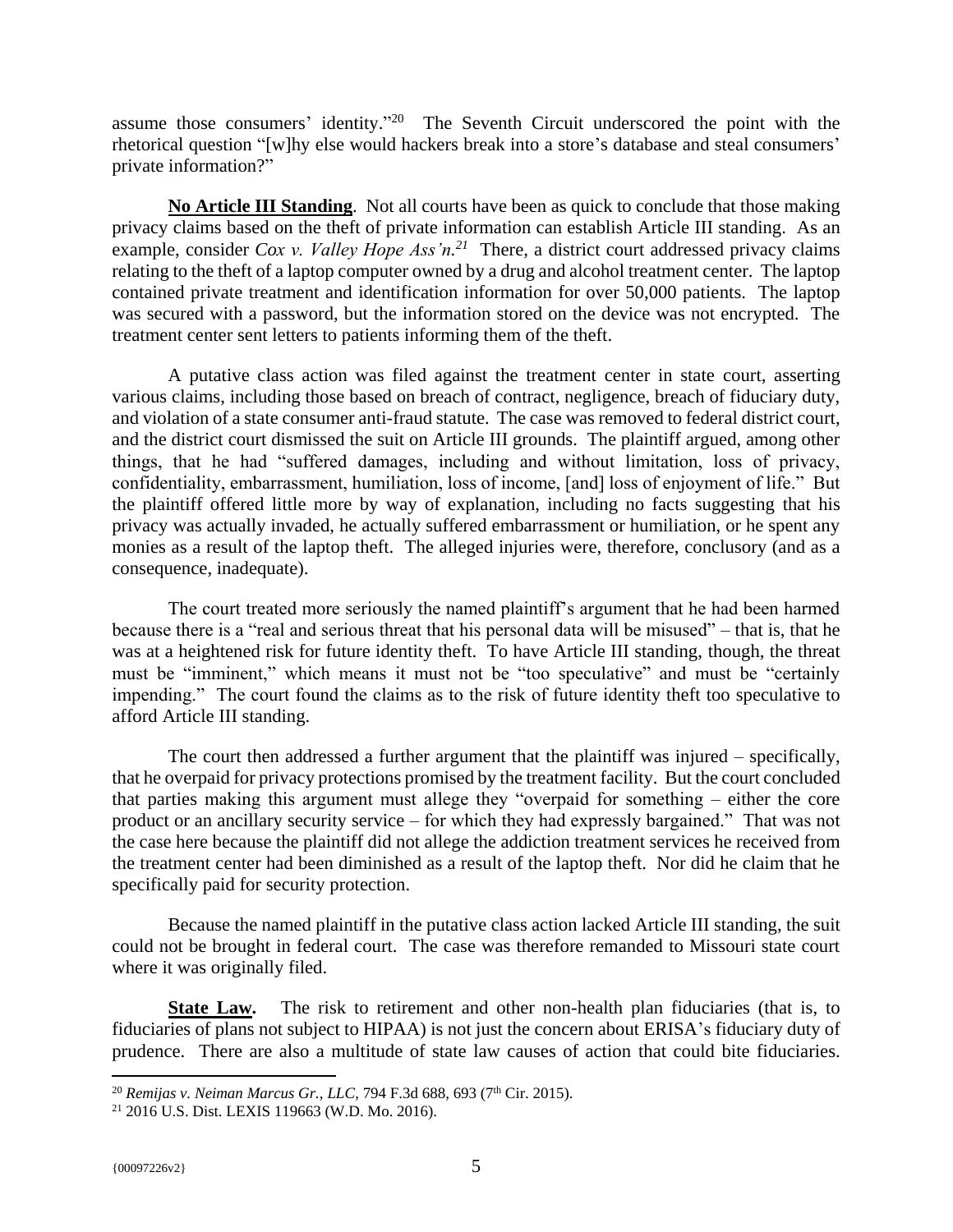Almost all states have privacy laws. But most are not comprehensive in scope. Most states impose notification requirements in the event of a security breach. Forty-eight states, the District of Columbia, Guam, Puerto Rico, and the Virgin Islands have some form of such a notification requirement.<sup>22</sup> Most of these breach notification laws are, however, to be enforced by the state attorney general, and do not provide for a private right of action.

At least 32 states and Puerto Rico have laws requiring that personal identifying information be destroyed, disposed of, or otherwise made unreadable or undecipherable, once it is no longer to be retained.<sup>23</sup> Of greater concern than the breach notification and data disposal statutes, at least 13 states impose requirements concerning the maintenance of reasonable security procedures and practices in connection with personal information relating to the states' residents.<sup>24</sup> And a number of states have legislation restricting the use of social security numbers, which are still utilized in the administration of some retirement plans.<sup>25</sup>

<span id="page-8-0"></span>**The California Example**. As noted above, some states not only impose breach notification requirements and obligations concerning the disposal of PII, but also impose standards concerning the maintenance of security procedures and practices. One example is a California statute that requires companies that "own, license, or maintain" personal information (about Californians) to "implement and maintain reasonable security procedures and practices appropriate to the nature of the information, to protect the personal information from unauthorized access, destruction, use, modification, or disclosure.<sup>"26</sup> Personal information for this purpose includes an individual's first name or first initial and his or her last name, in combination with his or her (a) social security number, (b) account number, in combination with any required security code, access code, or password that would permit access to an individual's financial account, (c) medical information, or (d) health insurance information, when either the name or the data elements are not encrypted or redacted.<sup>27</sup> Personal information also includes a user name or email address in combination with a password or security question and answer that would permit access to an online account.<sup>28</sup>

As noted, the California statute applies to companies that "own, license or maintain" personal information. The terms "owned" and "licensed" are intended to reach a business that retains personal information as part of its "internal customer account" or for the purpose of using

<sup>&</sup>lt;sup>22</sup> For a listing of these jurisdictions and citations to the relevant statutory provisions, see, [http://www.ncsl.org/research/telecommunications-and-information-technology/security-breach-notification](http://www.ncsl.org/research/telecommunications-and-information-technology/security-breach-notification-laws.aspx)[laws.aspx](http://www.ncsl.org/research/telecommunications-and-information-technology/security-breach-notification-laws.aspx).

 $\overline{23}$  For a listing of the jurisdictions with data disposal laws, and citations to the relevant statutes, see, <http://www.ncsl.org/research/telecommunications-and-information-technology/data-disposal-laws.aspx>.

 $24$  For a listing of states with such data security laws, and citations to the relevant statutory provisions, see, <http://www.ncsl.org/research/telecommunications-and-information-technology/data-security-laws.aspx>.

<sup>&</sup>lt;sup>25</sup> See "Social Security Numbers: Federal and State Laws Restrict Use of SSNs, Yet Gaps Remain," US Government Accountability Office, GAO-05-1016T, Appendix III for examples of state legislation restricting the use of social security numbers, as well as these two links: [http://consumersunion.org/news/state-laws-restricting-private-use-of](http://consumersunion.org/news/state-laws-restricting-private-use-of-social-security-numbers/)[social-security-numbers/](http://consumersunion.org/news/state-laws-restricting-private-use-of-social-security-numbers/) an[d http://www.ncsl.org/research/financial-services-and-commerce/social-security-number-](http://www.ncsl.org/research/financial-services-and-commerce/social-security-number-2010-legislation.aspx)[2010-legislation.aspx.](http://www.ncsl.org/research/financial-services-and-commerce/social-security-number-2010-legislation.aspx)

 $26$  Cal. Civ. Code | 1798.81.5(b).

<sup>&</sup>lt;sup>27</sup> Cal. Civ. Code  $\P$  1798.81.5(d)(1)(A).

<sup>28</sup> Cal. Civ. Code ¶ 1798.81.5(d)(1)(B).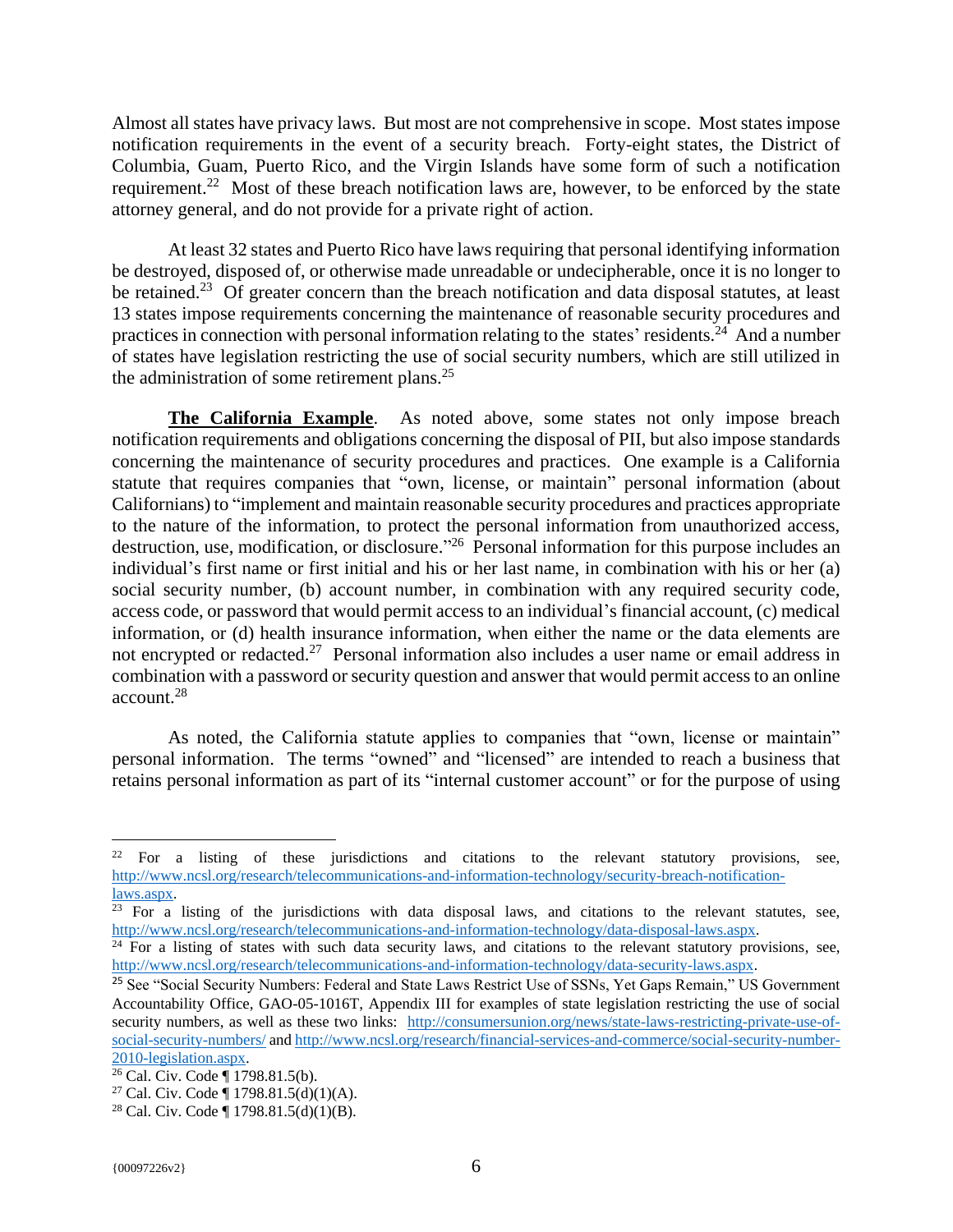that information in transactions with the person to whom the information relates.<sup>29</sup> The term "maintained" is intended to reach a business that "maintains," personal information, even though it does not own or license that personal information.<sup>30</sup>

<span id="page-9-0"></span>**Other State Law Claims, Including Under Common Law**. Perhaps more concerning than the state statutes noted above are state common law causes of action, such as state privacy, negligence, implied contract (to keep information private and secure), covenant of good faith and fair dealing, and unjust enrichment common law claims. Also of concern are potential claims under broad state unfair or deceptive business practices acts.

<span id="page-9-1"></span>**Preemption.** Often, our reflexive reaction to state law claims is that they are surely preempted by ERISA. But the modest caselaw authority to date suggests this visceral "analysis" may be overly optimistic. The preemption argument may be strongest where the security breach or misuse of private information occurs in connection with a function that is central to the administration of a benefit plan. Where, though, the complaint concerns activity that is not core to the administration of a benefit plan, the ERISA preemption argument is weaker. An example of this is seen in *Darcangelo v. Verizon Communications., Inc.<sup>31</sup>* In *Darcangelo*, the Fourth Circuit refused to dismiss on ERISA preemption grounds certain state law claims brought by a disability benefit plan participant against her employer and the administrator of the disability plan. The participant complained that the third party administrator solicited private medical information from medical providers about her mental health and medical treatment for the sole purpose of helping her employer establish that she posed a sufficient threat to her co-workers to warrant her discharge.

The Fourth Circuit refused to dismiss on ERISA preemption grounds state law claims for invasion of privacy, negligence, violation of a state unfair and deceptive trade practices statute, and violation of a state medical record confidentiality statute. In doing so, the court concluded that the key question was whether the administrator obtained the plaintiff's medical information either in the course of processing the plaintiff's benefits claim or in the course of performing any of its administrative duties under the plan. If so, the Fourth Circuit said, these claims would be preempted. But if instead the administrator was not performing any of its duties as plan administrator, but obtained the information solely to assist the employer in establishing that the plaintiff posed a threat to her co-workers, the four state law claims would not be related to the plan, and therefore would not be preempted. In ruling on the defendants' motion to dismiss, the Fourth Circuit was required to read the complaint in the light most favorable to the plaintiff, and under that constraint the court concluded that the plaintiff had alleged that the administrator's conduct was not related to its duties under the plan. The court therefore refused to dismiss the privacy, negligence, unfair trade practices, and medical record confidentiality claims on ERISA preemption grounds.

The plaintiff also brought a breach of contract claim. But because the contract in question was a plan subject to ERISA, that claim was "clearly" preempted. It was clearly preempted because the breach of contract claim was "an alternative enforcement mechanism" to ERISA Section 502. Specifically, since ERISA permits participants to bring an action to enforce their

<sup>29</sup> Cal. Civ. Code ¶ 1798.81.5(a)(2).

<sup>30</sup> *Ibid.*

<sup>&</sup>lt;sup>31</sup> 292 F.3d 181 (4<sup>th</sup> Cir. 2002).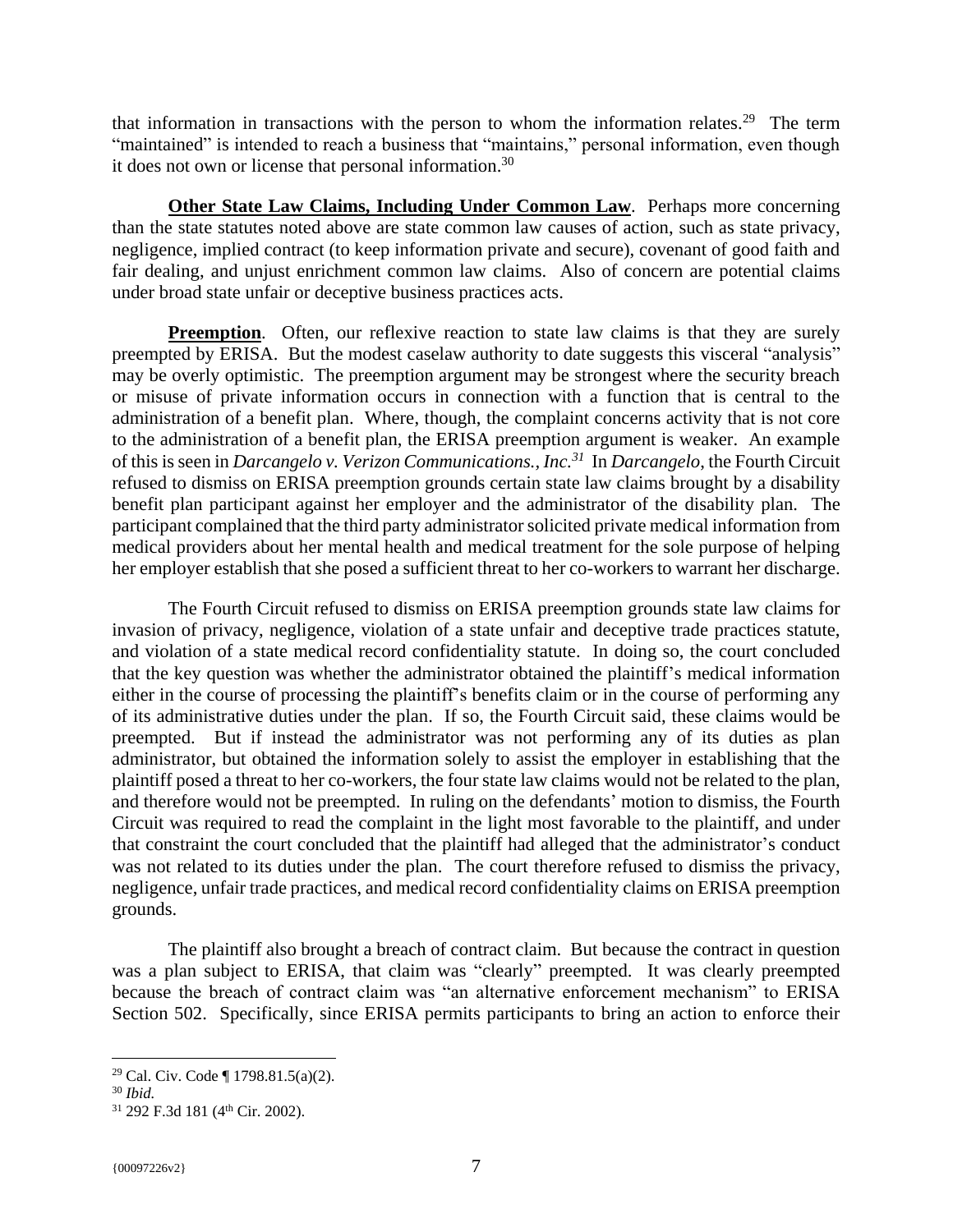rights under the terms of a plan, an action to enforce the terms of a contract, where that contract is a plan subject to ERISA, is of necessity an alternative enforcement mechanism for ERISA Section 502. As such, the breach of contract claim was "related to" an ERISA plan and preempted by Section 514. Further, as an alternative enforcement mechanism the claim was not only preempted but also completely preempted so as to justify removal of the action from state to federal court.

In explaining its preemption analysis, the court cited the Supreme Court chestnut *Mackey v. Lanier Collection Agency & Svcs., Inc.*, <sup>32</sup> and in particular that case's language suggesting that ERISA was not meant to excuse tortious conduct. In *Mackey*, the Supreme Court said many "lawsuits against ERISA plans for run-of-the-mill state-law . . . torts committed by [the] ERISA plan" are not preempted, even though they "obviously affect [ ] and involve ERISA plans and their trustees." The Fourth Circuit melded this sentiment from *Mackey* with the Supreme Court's decision in *Pegram v. Herdrich*, <sup>33</sup> saying:

[O]ur "doubt that Congress intended the category of fiduciary administrative functions to encompass" tortious conduct by a plan administrator that is completely unrelated to its duties under the plan "hardens into conviction when we consider the consequences that would follow from [the defendants'] contrary view." Under the defendants' view, ERISA administrators would enjoy blanket immunity -- at least from damages under state tort law -- for any manner of wrongful conduct aimed at plan participants and beneficiaries, regardless of how unrelated that conduct is to the ERISA plan. We cannot imagine that Congress would have wanted such a result. As our court has explained, state common law torts such as invasion of privacy and negligence are traditional areas of state authority, and "federalism concerns strongly counsel against imputing to Congress an intent" to preempt large swaths of state law "absent some clearly expressed direction." (Citations to *Pegram* and the Fourth Circuit's decision in *Custer v. Sweeney* omitted.)

The Fourth Circuit offered this further instruction about the centrality of the plan administration nexus:

ERISA, as its goals indicate, does not seek to preempt all state laws that might apply to an ERISA plan administrator, but only those laws that undermine the "nationally uniform *administration* of employee benefit plans." (emphasis added). When an ERISA plan administrator takes action entirely unrelated to the administration of the plan, liability for that action does not threaten the uniformity of plan administration. Likewise, while ERISA establishes "'standards of conduct, responsibility, and obligation for fiduciaries,'" it does not preempt general state laws covering nonfiduciary acts unrelated to an ERISA plan. (Citations omitted.)

<span id="page-10-0"></span>*Dishman*. *Darcangelo* is one of the two leading cases concerning ERISA's preemption of state privacy laws. The Fourth Circuit in *Darcangelo* cited the other leading case, an earlier Ninth Circuit decision also involving a disability plan. That was *Dishman v. UNUM Life Ins. Co. of Am.<sup>34</sup> Dishman* concerned a claim less far removed from proper plan administration than the claim

<sup>32</sup> 486 U.S. 825 (1988).

<sup>33</sup> 530 U.S. 211 (2000).

<sup>&</sup>lt;sup>34</sup> 269 F.3d 974 (9<sup>th</sup> Cir. 2001).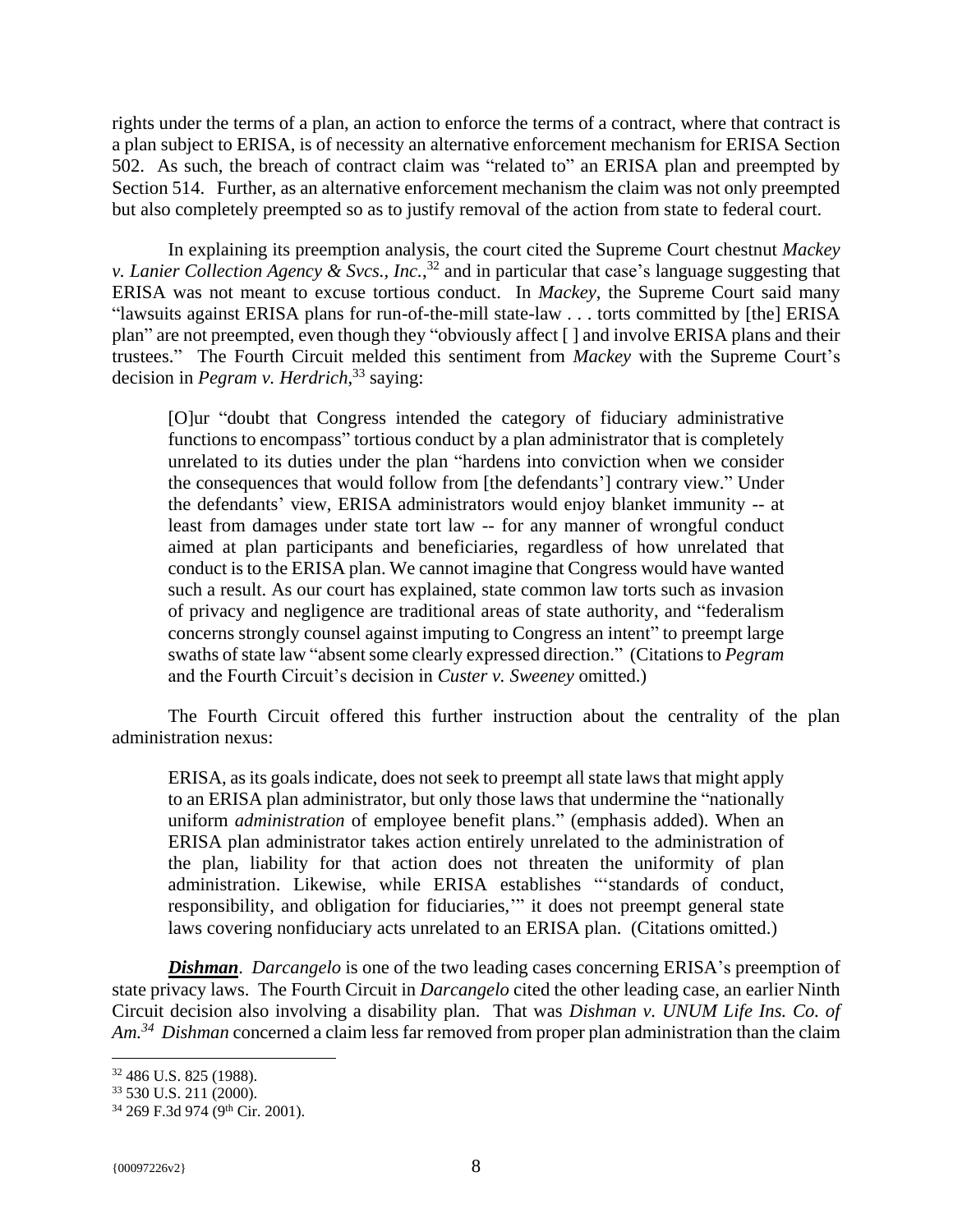in *Darcangelo*, and therefore perhaps offering a stronger argument for preemption. But, alas, it was not a strong enough argument, and the Ninth Circuit in *Dishman* refused to dismiss the plaintiff's state law invasion of privacy claim on ERISA preemption grounds. Recall that in *Darcangelo* the allegation was that a plan administrator was doing the employer's bidding, not for benefit plan purposes but instead for a purpose relating to the plan participant's employment. In *Dishman* that was not the case. There, the claim was that the long term disability insurer acted improperly in investigating whether the plaintiff was disabled for benefit eligibility purposes. The Fourth Circuit in *Darcangelo* ably summarized *Dishman* this way:

A Ninth Circuit case, *Dishman v. UNUM Life Ins. Co. of Am.*, provides an example of a non-preempted state tort claim that was asserted by an ERISA beneficiary against the plan administrator. In that case the beneficiary brought an action for invasion of privacy against the plan administrator, alleging that the administrator's claims investigator had wangled out personal information about the beneficiary by, among other things, impersonating the beneficiary to third parties, falsely claiming to be a bank loan officer, and misrepresenting to the beneficiary's neighbors that he had volunteered to coach a basketball team. The court rejected the idea that "a plan administrator could 'investigate' a claim in all manner of tortious ways with impunity." Because the beneficiary simply alleged "garden variety torts which only peripherally impact daily plan administration," the court held that the state invasion of privacy law was not preempted. (Citations omitted.)

It is pretty clear courts are not keen on excusing tortious behavior on ERISA preemption grounds. Nor laws of general applicability. As to the latter, the Ninth Circuit in *Dishman* cited the Supreme Court's decision in *New York Conference of Blue Cross & Blue Shield Plans v. Travelers Ins. Co., <sup>35</sup>* where the Supreme Court said "pre-emption does not occur . . . if the state law has only a tenuous, remote, or peripheral connection with covered plans, as is the case with many laws of general applicability."

The fact that the complained of conduct in *Dishman* allegedly occurred in the course of the insurer's administration of a plan did not create a relationship sufficient to warrant preemption. The Ninth Circuit was "certain that the objective of Congress in crafting [ERISA preemption provision] was not to provide ERISA administrators with blanket immunity from garden variety torts which only peripherally impact daily plan administration."

<span id="page-11-0"></span>*Anthem* **Redux**. Earlier, I mentioned the *Anthem* litigation<sup>36</sup> for the proposition that plaintiffs may be able to argue they have been financially harmed by the mere theft of their personally identifiable information. Although *Anthem* involved health insurance, and this article is about plans not subject to HIPAA, *Anthem* is nevertheless instructive as well on the preemption issue. As earlier noted, Anthem suffered a massive data breach. In response to a rash of claims, Anthem and other defendants argued that certain of those claims were preempted. Among them were state breach of contract and unjust enrichment claims. The breach of contract claims were based in part on assertions that Anthem and other defendants promised their members that members' PII would be protected. The defendants offered those promises through privacy notices,

<sup>35</sup> 514 U.S. 645 (1995).

<sup>36</sup> *In re Anthem, Inc. Data Breach Litigation*, 2016 U.S. Dist. Lexis 70594 (N.D. Cal. 2016).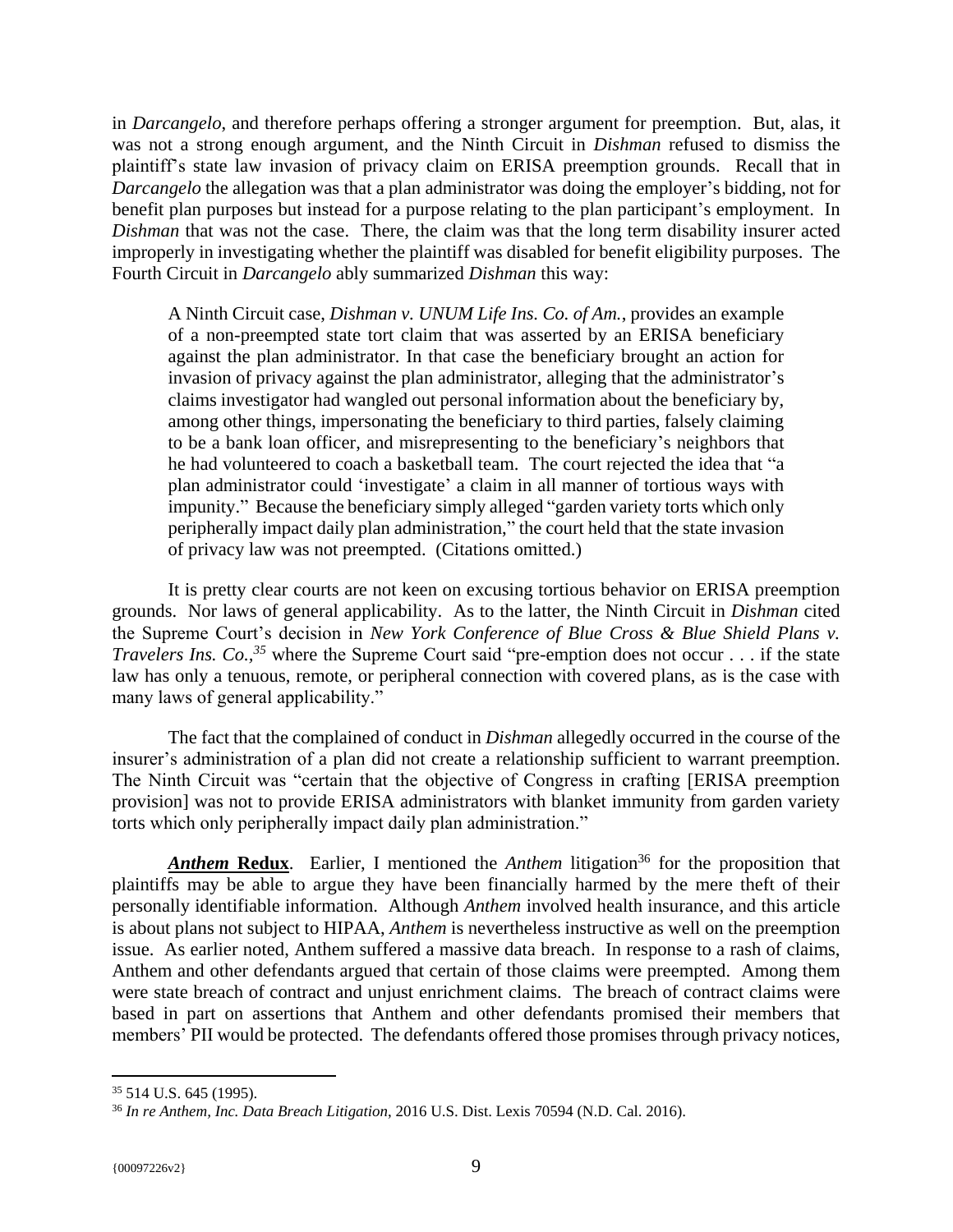online website representations, and other advertising. As an example, Anthem's privacy policy allegedly stated the following:

Anthem Blue Cross and Blue Shield maintains policies that protect the confidentiality of personal information, including Social Security numbers, obtained from its members and associates in the course of its regular business functions. Anthem Blue Cross and Blue Shield is committed to protecting information about its customers and associates, especially the confidential nature of their personal information.

\* \* \*

Anthem Blue Cross and Blue Shield has in place a minimum necessary policy which states that associates may only access, use or disclose Social Security numbers or personal information to complete a specific task and as allowed by law.

Anthem Blue Cross and Blue Shield safeguards Social Security numbers and other personal information by having physical, technical, and administrative safeguards in place.

The court held that California contract law claims were not preempted. In its preemption analysis for the breach of contract claim, the district court looked to the Supreme Court's decision in *Gobielle v. Liberty Mut. Ins. Co.,<sup>37</sup>* where the Supreme Court noted that:

[The Supreme Court's] case law to date has described two categories of state laws that ERISA [expressly] pre-empts. First, ERISA pre-empts a state law that has a "reference to" ERISA plans. To be more precise, where a State's law acts immediately and exclusively upon ERISA plans or where the existence of ERISA plans is essential to the law's operation, that "reference" will result in pre-emption. Second, ERISA pre-empts a state law that has an impermissible "connection with" ERISA plans, meaning a state law that governs a central matter of plan administration or interferes with nationally uniform plan administration. (Internal quotation marks and ellipses omitted.)

In the quoted language above, the Supreme Court describes two types of preempted state laws. One has a "reference to" ERISA plans. The second has a "connection with" ERISA plans. As to the "reference to" category of preempted states laws, neither the plaintiffs' California contract law claims, nor their New York unjust enrichment law claims or New York deceptive business practice claims, involved state laws that "act[ed] exclusively upon ERISA plans," nor was "the existence of ERISA plans . . . essential to [those state laws'] operation.<sup>38</sup>" Instead, they were "laws of general application, and [did] not focus exclusively (or, for that matter, even primarily) on ERISA plan administration." As such, they were not preempted by reason of a "reference to" ERISA plans.

As to the "connection with" category of preempted laws, the court said the analysis was tougher, but the state breach of contract, unjust enrichment, and deceptive business practices

<sup>37</sup> 136 S. Ct. 936 (2016).

<sup>38</sup> *Gobeille v. Liberty Mut. Ins. Co.*, 136 S. Ct. 936 (2016).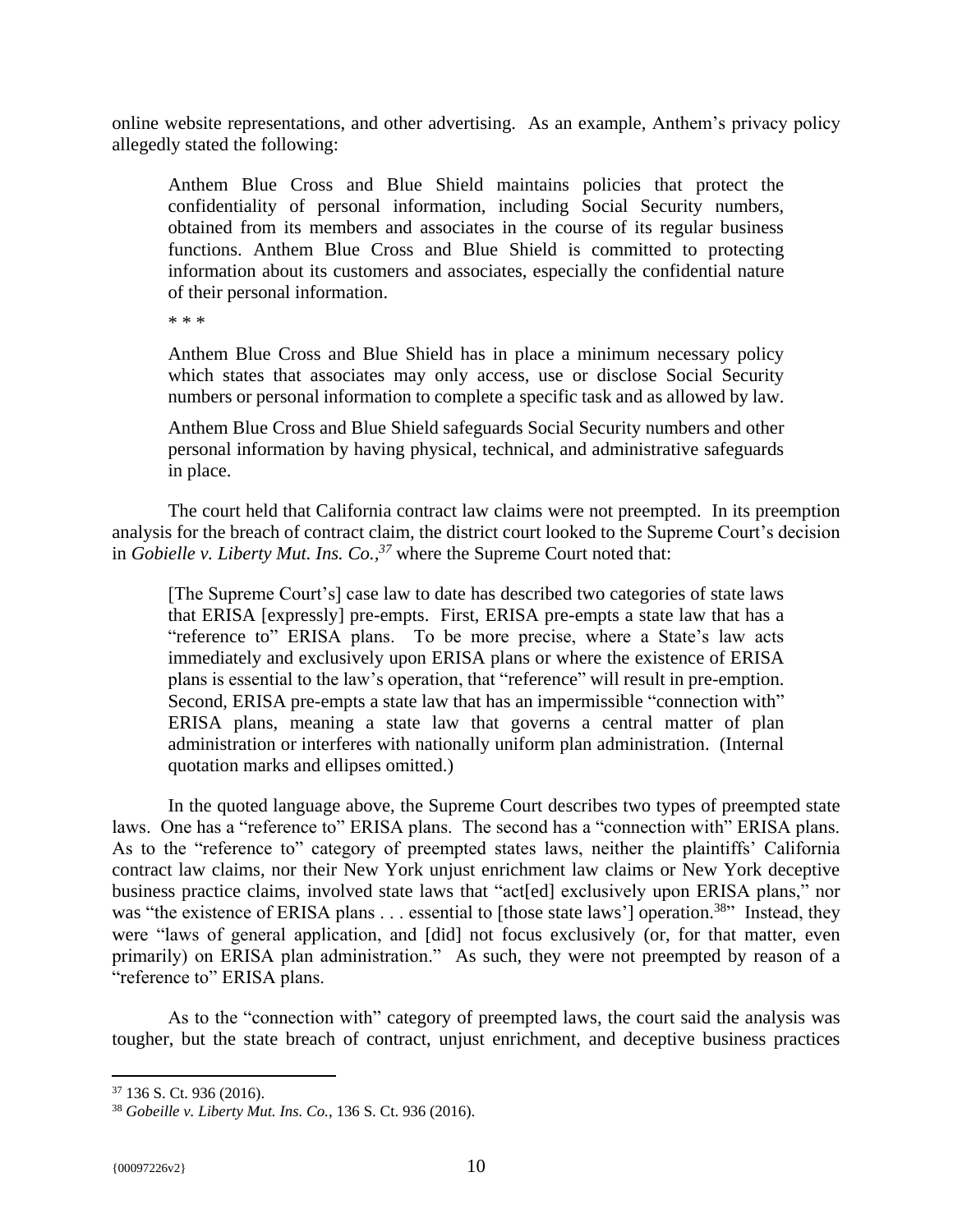claims nonetheless did not have a "connection with" ERISA plans. In contrast to the claims under consideration by the court – which related to data privacy, not benefit payments – ERISA preempts state laws that have a connection with ERISA plans by "mandat[ing] employee benefit structures or their administration" (citing *Travelers* and *Dishman*). So, for example, if a "statute governs the payment of benefits, a central matter of plan administration," it will be preempted. Offering detail on the types of laws that have a connection with ERISA plans, the court quoted from the Second Circuit's decision in *Gerosa v. Savasta & Co.*, <sup>39</sup> saying "state laws that . . . tend to control or supersede central ERISA functions – such as state laws affecting the determination of eligibility for benefits, amounts of benefits, or means of securing unpaid benefits – have typically been found to be preempted."

The conclusion the district court took from the preemption case law is that "laws that implicate the administration of ERISA benefits are subject to express preemption, and laws that do not are not preempted." Because the court concluded that the *Anthem* claims were not for ERISA benefits, but were instead claims relating to data privacy, those claims did not implicate ERISA "benefits." So, the claims did not relate to the administration of benefits. As the court put it, there is no suggestion in ERISA that "protecting customer PII should be considered an ERISA benefit." Benefits, in the health plan context, instead concern payments for healthcare-related services. The court found support for this conclusion in *Wurtz v. Rawlings Co.,<sup>40</sup>* where the Second Circuit held that tort damages a plaintiff suffered in an automobile accident, which might overlap or supplement medical benefits the plaintiff received, should not be considered "benefits" for purposes of ERISA. In *Anthem* the plaintiffs did not make a claim for the payment of medical or healthcare expenses. They instead alleged that the defendants failed to comply with certain privacy obligations, "a legal area where ERISA is silent."

In an observation that may have shown its hand, the court preceded its preemption analysis with the assertion that "*no* circuit court has ever applied ERISA preemption – express or complete – to preclude a plaintiff from moving forward with state law claims arising out of a data breach." The defendants were, therefore, asking the court to "break new ground" to find that the general "presumption against preemption" is overcome in a field where it has never before been applied. The court declined to do that, refusing to dismiss the state law claims as preempted.

<span id="page-13-0"></span>**Back in the Day**. Interestingly, although I have asserted that *Darcangelo* and *Dishman* are the leading cases, the ERISA preemption analysis of privacy claims dates back to at least 1993. That is when the Sixth Circuit decided *In re General Motors Corp.<sup>41</sup>* There, the court held that invasion of privacy, breach of contract, and misrepresentation claims relating to a failure to keep employee assistance plan information confidential were preempted by ERISA (and also by the Labor Management Relations Act). This, of course, is in contrast to the results in *Darcangelo* and *Dishman* where the state law claims were not preempted. The Sixth Circuit's analysis was sparse, but the court said the claims were preempted even though the plaintiff did not seek to be made whole by receiving an award of benefits the EAP was designed to provide.<sup>42</sup> In other words, the

<sup>39</sup> 329 F.3d 317 (2d Cir. 2003).

<sup>40</sup> 761 F.3d 232 (2d Cir. 2014).

 $41$  3 F.3d 980 (6<sup>th</sup> Cir. 1993).

<sup>&</sup>lt;sup>42</sup> The Third Circuit has also held that the Labor Management Relations Act (the "LMRA") preempted state common law tort claims, including invasion of privacy, in a non-employee benefits case called *Kline v. Sec. Guards, Inc.*, 386 F.3d 246 (3d Cir. 2004).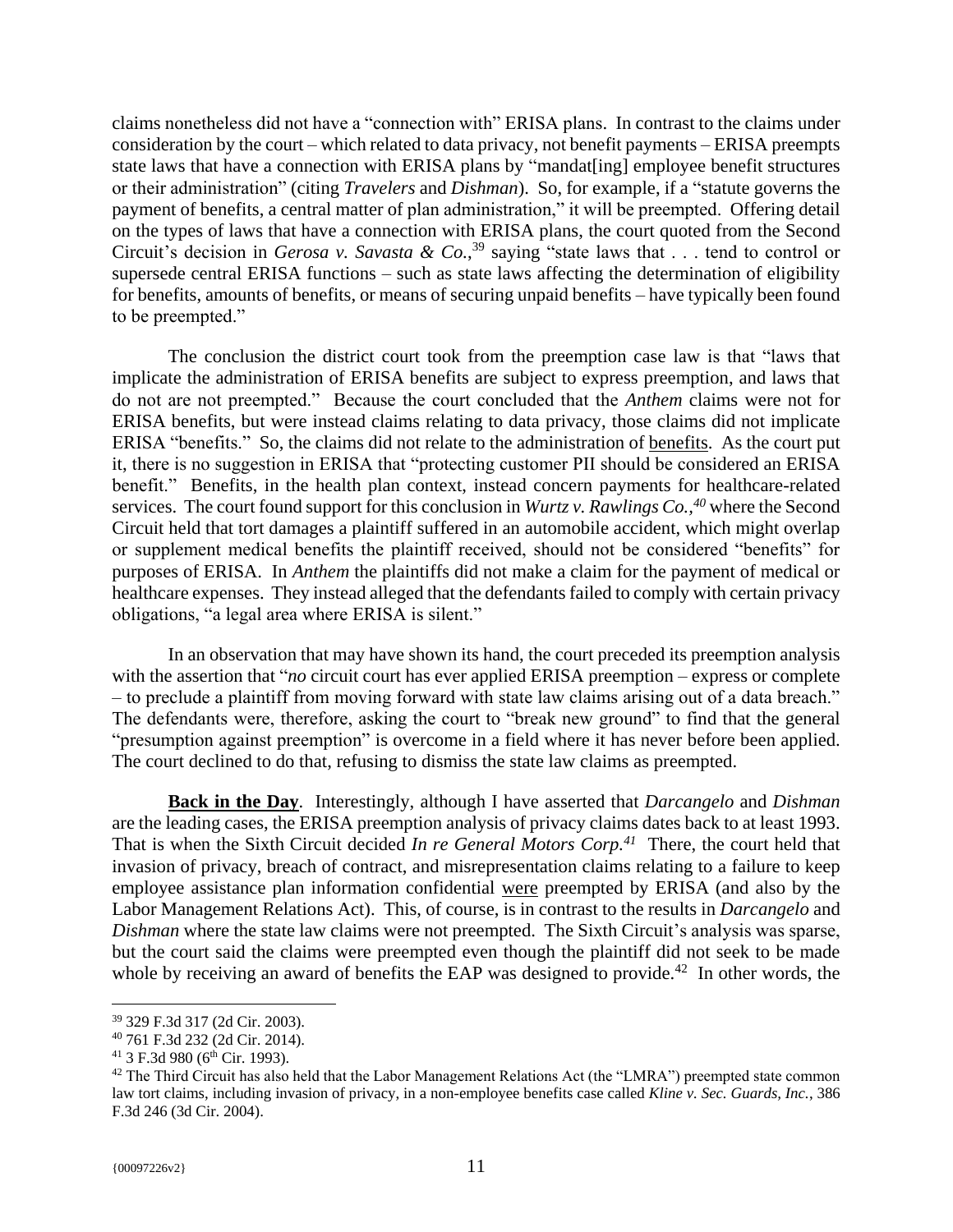plaintiff was asking for something different (or more) than benefits, yet the claims were still preempted.

<span id="page-14-0"></span>**Disguising a Benefit Claim**. If the court in *Anthem* is right, the preemption question becomes one of whether the laws at issue implicate the administration of benefit plans. Clever pleading should not, however, save a claim that should, in fact, preempted. We see justice done in this regard in *Hogan v. Jacobson,<sup>43</sup>* where the Sixth Circuit held that a disability benefit plan participant's negligence per se claim against nurses – relating to the nurses' processing of a benefit claim – was preempted. It was preempted even though it was plead as a state law negligence claim related to the nurses' activities. That is because the claim was, in reality, a claim for ERISA benefits. The alleged negligence related to the negligent processing and denial of the participant's disability benefit claim, which arose solely from a plan subject to ERISA. The court contrasted the plaintiff's claims with those where there is a "truly independent statelaw tort claim" brought between parties that "happen also to have an ERISA-based relationship." The Sixth Circuit cited as examples of the latter both *Darcangelo* and *Dishman* above.

Later in the same year, the Sixth Circuit reached a similar conclusion in *Milby v. MMC, LLC*, <sup>44</sup> where the court held that a negligence per se claim against a medical record reviewer in a disability benefit dispute was preempted by ERISA.

<span id="page-14-1"></span>**More Preemption of State Law Claims:** *Premera*. For another district court decision holding that state common law and statutory claims relating to a security breach of personally identifiable information were not preempted, see *In re Premera Blue Cross Customer Data Sec. Breach Litig*. <sup>45</sup> *Premera* involved a putative class action against a Blue Cross organization after its public disclosure that its computer network had been breached. The plaintiffs alleged the breach compromised confidential information of approximately 11 million current and former health plan members, "affiliated members," and employees of Premera itself. The plaintiffs alleged that the compromised confidential information included names, dates of birth, social security numbers, member identification numbers, mailing addresses, telephone numbers, email addresses, medical claims information, financial information, and other protected health information.

As in *Anthem*, the state contract claims were based in part on standard plan documents. These included policy booklets the plaintiffs alleged contained affirmative misrepresentations about the defendant's protection of participants' privacy, such as promises that Premera would make sure participants' personal information stayed confidential. Other documents allegedly misrepresenting the protection in place for sensitive information were Premera's confidentiality policy and its privacy notice provided to members.

The court held that the plaintiffs had adequately alleged an express contract by reason of the policy booklet and privacy notice, and found that representations in the privacy notice were sufficiently specific for misrepresentation claims and a breach of contract claim to move forward. The court even concluded that plaintiffs had sufficiently alleged a claim for a breach of an impliedin-fact contract, where they asserted that by "providing their Sensitive Information, and upon

<sup>&</sup>lt;sup>43</sup> 823 F.3d 872 (6<sup>th</sup> Cir. 2016).

<sup>&</sup>lt;sup>44</sup> 844 F.3d 605 (6<sup>th</sup> Cir. 2016).

<sup>45</sup> 2017 U.S. Dist. Lexis 18322 (D. Ore. 2017).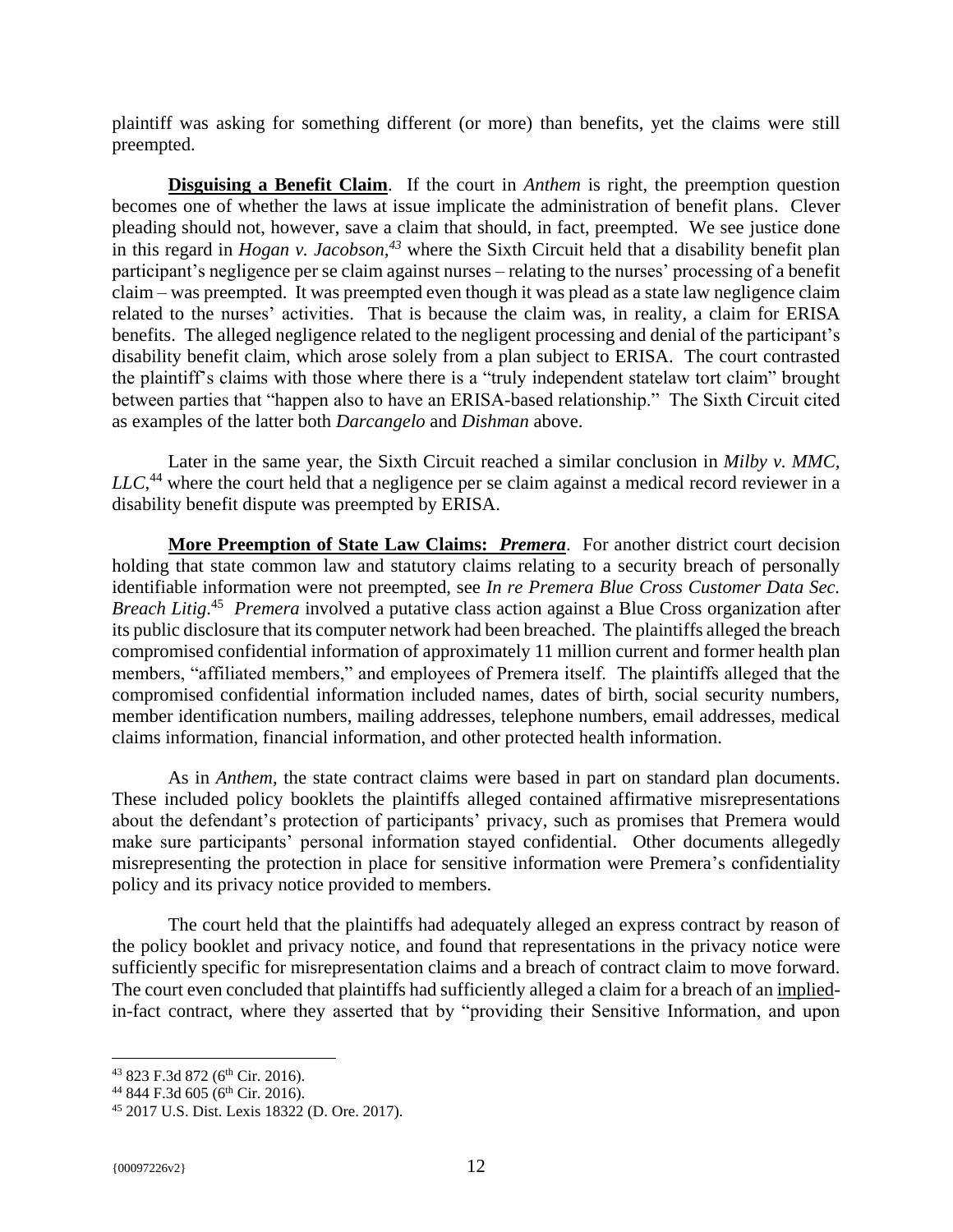Defendant's acceptance of such information, [the parties] entered into implied-in-fact contracts for the provision of data security, separate and apart from any express contracts."

The *Premera* court held that the state statutory and common law claims were not preempted by ERISA. Although this was the same result as in *Anthem*, the court diverged from the *Anthem*  court's analysis. Before explaining how the court diverged from the *Anthem* analysis, I would like us to pause for a moment to meditate on the difference between "complete preemption" and "preemption." I want to do so because the court in *Premera* seemed to be asked to address preemption, but in doing so moved back and forth between references to complete preemption and preemption, seemingly conflating the two concepts (which is unfortunate). As the reader likely knows, complete preemption is a jurisdictional concept, relating to whether claims made in state court – and ostensibly concerning state law causes of action – may be removed by a defendant to federal court because ERISA wholly displaces one or more of the state law causes of action. As the Supreme Court has put it, "any state-law cause of action that duplicates, supplements, or supplants the ERISA civil enforcement remedy conflicts with the clear congressional intent to make the ERISA remedy exclusive and is therefore pre-empted."<sup>46</sup> Stronger, the "ERISA civil" enforcement mechanism is one of those provisions with such 'extraordinary pre-emptive power' that it 'converts an ordinary state common law complaint into one stating a federal claim for purposes of the well-pleaded complaint rule.'" As a consequence, "causes of action within the scope of the civil enforcement provisions of [ERISA] § 502(a) [are] removable to federal court."

State law claims can certainly be preempted without the defendant having a right under the complete preemption doctrine to remove a state court action to federal court. In other words, it is not necessary for a claim to be completely preempted in order for it to be preempted. Where the issue is only whether a state law cause of action is preempted, and not the jurisdictional question involving complete preemption, the proper question is whether the state law "relates to" ERISA plans. As noted in the discussion of *Anthem* above, a state law will generally relate to ERISA plans if the state law either has an impermissible "connection with" ERISA plans (generally because it either involves a central matter of plan administration or it interferes with nationally uniform plan administration) or the law makes "reference to" ERISA plans.

One wonders if the reason some federal district courts, when attempting to address ERISA preemption, seem to lean on complete preemption cases is that they assume if claims are completely preempted they are, *a* f*ortiori*, also preempted. This is sort of true. In other words, complete preemption probably implies preemption, or something similar – the "something similar" being that the state law claim is transformed into a federal claim. One way or another the state law claim is not going forward. Put differently, where there is complete preemption under the Supreme Court's framework in *Davila,<sup>47</sup>* either the state law claim is transformed into a federal claim or it is preempted, whether or not that preemption occurs under ERISA. Here's how the Supreme Court put it in *Davila*, after reminding that removal is appropriate on complete preemption grounds if both (1) the plaintiff could have brought the claim under ERISA Section

<sup>46</sup> *Aetna Health Inc. v. Davila*, 542 U.S. 200 (2004).

<sup>47</sup> See n. 46 above.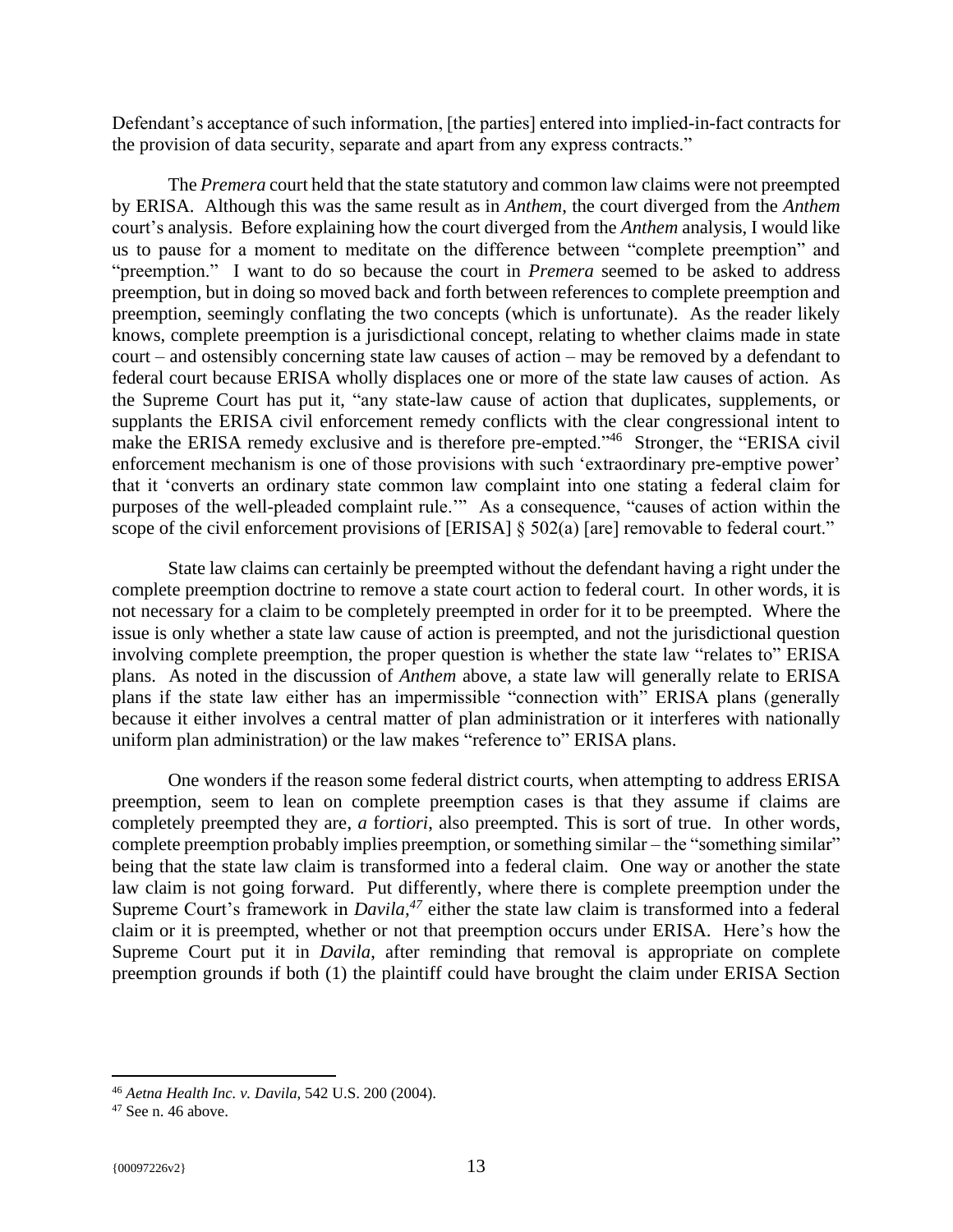$502(a)(1)(B)$ , and (2) no other independent legal duty is implicated by the defendant's actions (citing *Metropolitan Life Ins. Co. v. Taylor*<sup>48</sup>):

A state cause of action that provides an alternate remedy to those provided by the ERISA civil enforcement mechanism conflicts with Congress' clear intent to make the ERISA mechanism exclusive, and therefore would be preempted [:] . . . "[e]ven if there no express preemption [under ERISA Section 514(a)]" . . . . (Quoting *Ingersoll-Rand Co. v. McClendon*, 489 U.S. 133, 142 (1990))

So, complete preemption means the claims are preempted somehow. But the frustrating point is that claims can be preempted without there being complete preemption, yet district courts are often not punctilious in keeping the two concepts straight. A court presented with a preemption question (and not the question whether it was proper to remove the case from state to federal court on complete preemption grounds), should be focused on preemption cases, not complete preemption cases.

With this digression exhausted, and begging your pardon for it, let me return to the court's analysis in *Premera*, and note how it differs from the approach taken by the court in *Anthem*. The *Premera* plaintiffs argued that data protection is not a "benefit" as that term is used in ERISA and therefore that they could not bring a claim under Section 502(a). If that is right, the first prong of the *Davila* test for complete preemption would not be met. And even if data protection is an ERISA benefit, the plaintiffs argued complete preemption would not apply because Premera's duty to protect the plaintiffs' "sensitive information" arises independently from the ERISA plan documents. If that is right, the second prong of *Davila's* test for complete preemption would also not be met. And if either prong is not met, there is no complete preemption under *Davila*.

As to the first of the plaintiffs' arguments – whether they could bring a claim under Section 502(a) – the court noted that in *Anthem* the Northern District of California found that data security was not a "benefit" as that term was used in ERISA. So far, so good, for the plaintiffs. And the *Anthem* court also concluded that all potential claims under Section 502(a)(1)(B) necessarily involve a "benefit." But the court in *Premera* said that is not true. It acknowledged that two of the three types of claims under Section  $502(a)(1)(B)$  concern benefits – recovering benefits due under the plan, and clarifying rights to future benefits under the terms of the plan. But the third type of claim under that section involves enforcing rights under the terms of as plan. And the *Premera* court said this latter category allows a participant or beneficiary to enforce his or her rights under the plan, without reference to "benefits." The court concluded that at least some of the claims could have been brought under Section 502(a), thereby satisfying the first prong of the *Davila* test for complete preemption.

Even though the first prong of the *Davila* test for complete preemption was met, the second was not. One might assume the court would, as a consequence, hold merely that at least some of the state claims were not subject to complete preemption. But, oddly, the court jumped to the conclusion that the claims were not preempted. This is frustrating. It is not at all clear that complete preemption was even an issue before the court. Remember, complete preemption involves a jurisdictional question of whether removal to federal court is appropriate. Perhaps the

<sup>48</sup> 481 U.S. 58 (1987)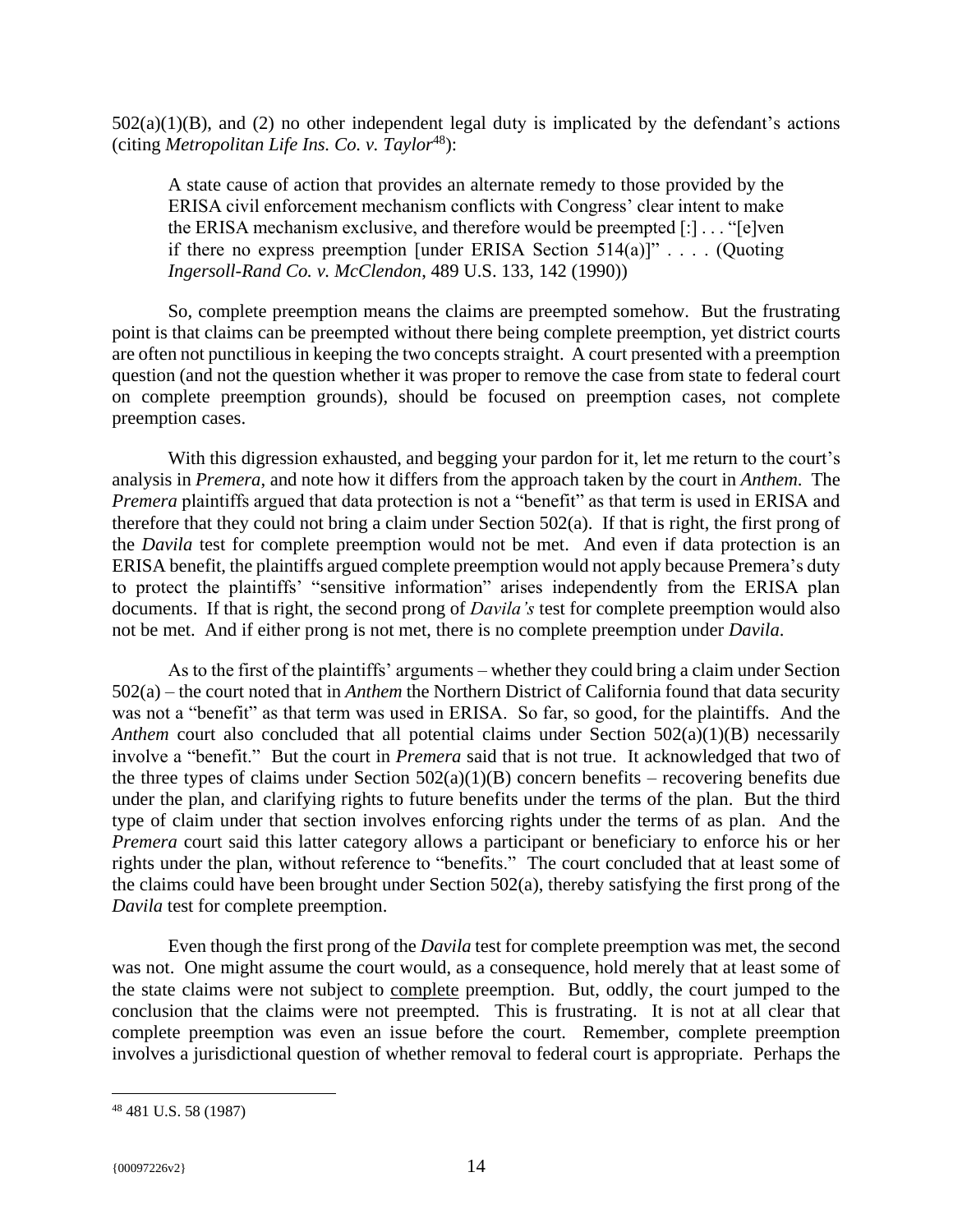court thought if there were no complete preemption, the claims could not be preempted. But this would clearly be wrong. As noted earlier, if there is complete preemption, claims that serve as the basis for that complete preemption are necessarily preempted (or, perhaps, transformed into federal claims). But it is certainly not true that a lack of grounds for complete preemption means the claims are not preempted by ERISA. Put differently, state law claims may be preempted by ERISA without there being grounds for removing the action from state to federal court on a complete preemption basis.<sup>49</sup>

I am done, for the moment, venting about the *Premera* court's conflation of *Davila* complete preemption with the question at hand, conflict preemption. So, let's return to the court's conclusion that the state law claims were not preempted. The court reached this conclusion because the second *Davila* prong (for complete preemption) was not met. That second prong is the requirement that there be no independent duty implicated by the defendant's actions. Premera in fact did have a duty independent from the ERISA plan to reasonably and adequately protect the plaintiffs' data privacy. If the question were whether removal to federal court was warranted on complete preemption grounds, this would mean the second part of the *Davila* test had not been met. But the court focused on the independent duty prong for purposes of "simple" (that is, conflict) preemption. There was an independent duty asserted because the plaintiffs' allegations were not solely and entirely dependent on the ERISA plan. Instead, the plaintiffs alleged that Premera had a duty independent of the plan to protect their "sensitive information" under state law, HIPAA, and industry standards, no matter what was contained in the health insurance contracts.

Looking in part to the Ninth Circuit's decision in *Dishman*, the court found that "although there is some relationship between data security and the administration of Plaintiffs' ERISA plans, it is not enough to overcome the presumption against preemption of state law." The plaintiffs had sufficiently alleged an "independent legal duty separate from the ERISA plan" implicated by the defendant's alleged action, so complete preemption did not apply. And although this conclusion that complete preemption did not apply seems to beg the question before the court – whether the state law claims were preempted – the court summed up with language that may point to a fair rule of thumb, redolent of the Supreme Court's old *Mackey* decision. The court said the "state statutory and common law claims here are generally applicable, and they function irrespective of the existence of an ERISA plan." As a consequence, the state law causes of action did not relate to the "essence of the [ERISA] plan itself," and therefore were not preempted. (Again, the court actually said the claims were not "completely preempted," but it seemed also to mean "not preempted" since the case did not appear to involve a dispute over jurisdiction of a state court (and removal to federal court), and since the court in the second paragraph of the opinion refers to a motion to dismiss claims on preemption grounds.)

<span id="page-17-0"></span>**Rose v. HealthComp. Inc.** As we noted earlier, although this article is about privacy risks relating to retirement and other plans not subject to HIPAA, the extant body of law concerning the preemption of privacy claims is populated with quite a few cases involving health plans. In another of those cases, and one with facts not too dissimilar to those in *Darcangelo* above, a district court

<sup>49</sup> *See, e.g., Metropolitan Life, Ins. Co. v. Taylor*, 481 U.S. 58, 64 (1987) ("ERISA pre-emption, without more, does not convert a state claim into an action arising under federal law"); *Franchise Tax Board of Cal. v. Construction Laborers Vacation Trust for Southern Cal*., 463 U.S. 1, 25-27 (1983); *Giles v. NYL Care Health Plans, Inc.*, 172 F.3d 333, 337 (5th Cir. 1999); *Dukes v. U.S. Healthcare, Inc.*, 57 F.3d 350, 355 (3d Cir. 1995).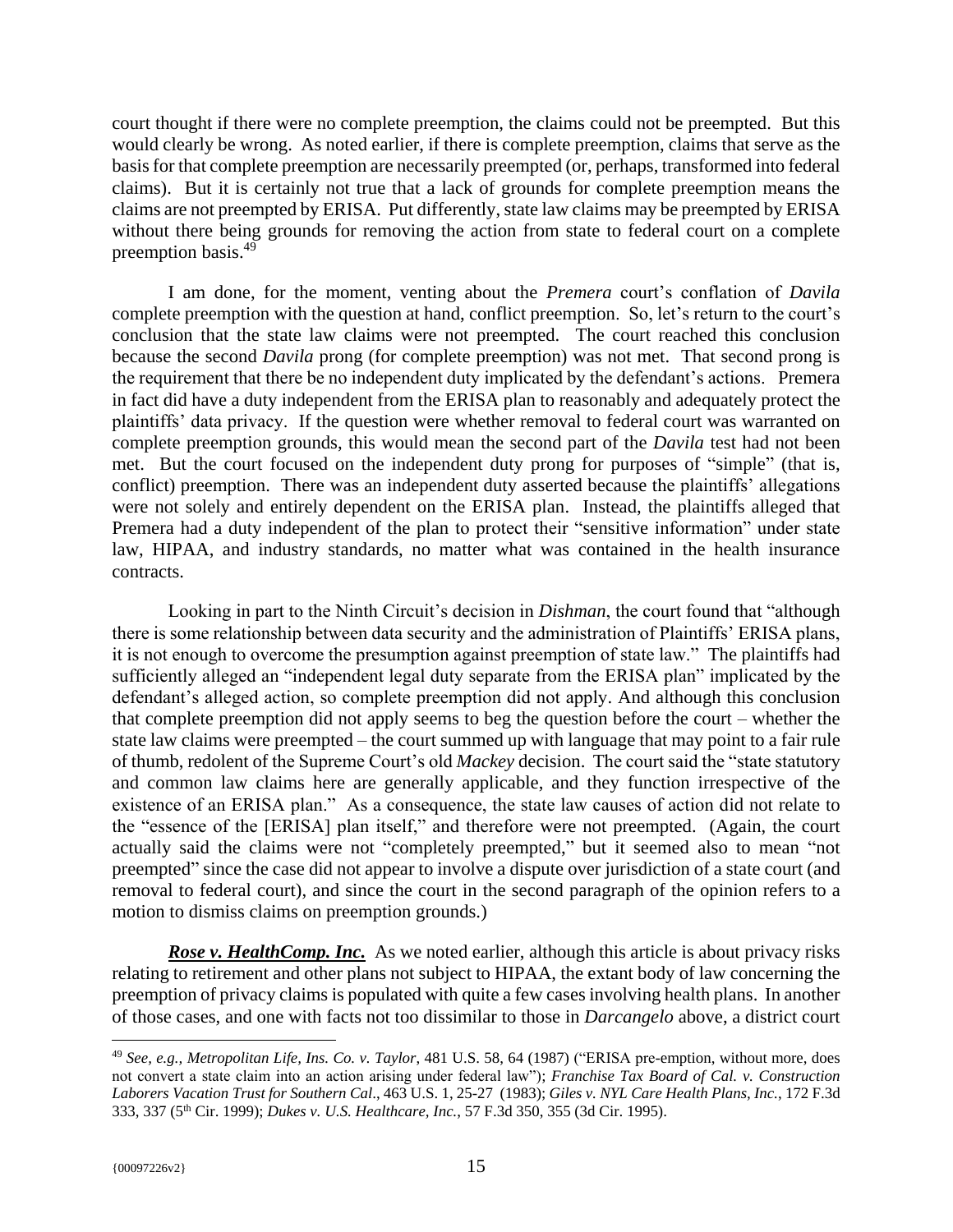considered invasion of privacy and unfair business practice claims relating to a health plan third party administrator's alleged disclosures to the plaintiff's employer. The case is *Rose v. HealthComp, Inc.<sup>50</sup>* The plaintiff in *Rose* complained that she was fired from her job after the TPA sent to her employer reports about her need for a liver transplant. The TPA allegedly assigned a nurse case manager to keep the plaintiff's healthcare claim costs down, and this nurse told the employee she would help the employee navigate the medical process. The nurse case manager allegedly had the employee sign a form authorizing the TPA to access the employee's medical records, but the employee was not told her medical information would be shared with her employer. The plaintiff claimed the TPA then sent reports about her medical condition to her employer on a monthly basis for approximately nine months, and these reports included information about her need for an expensive liver transplant.

The plaintiff sued the TPA, alleging invasion of privacy and unfair business practices in violation of California law. She filed her lawsuit in state court, but the defendant attempted to remove the case to federal district court. The district court ruled that the defendant had no right to remove the case because the claims were not completely preempted by ERISA. The court not only held that the claims were not completely preempted, it also concluded that they were not preempted. The facts were similar to those in *Darcangelo* (where claims were preempted) in that the plaintiff in *Darcangelo* complained that she had been terminated by reason of the disclosure of private health information. But *Rose* was different because the alleged disclosure occurred in connection with duties relating to a health plan subject to ERISA. The allegation in *Darcangelo* was instead that the disclosure was made solely for the purpose of showing that the plaintiff was a threat to her co-workers, and was not in connection with the provision of benefits.

As with a number of other cases, the *Rose* court was not very precise in distinguishing between the jurisdictional concept of complete preemption and the question whether claims would fail in any forum because they were preempted by ERISA. The context of the opinion was the jurisdictional question of whether removal had been appropriate. So, complete preemption was the primary focus of the court's analysis. And in this regard the court cited Ninth Circuit precedent<sup>51</sup> reciting the *Davila*<sup>52</sup> two part test for determining whether a state law cause of action is completely preempted by ERISA Section 502(a)*.* The *Rose* court described the complete preemption standard by quoting the Ninth Circuit as follows: "A state-law cause of action is completely preempted if (1) 'an individual, at some point in time, could have brought the claim under ERISA §  $502(a)(1)(B)$ , and (2) '[] there is no other independent legal duty that is implicated by a defendant's actions.'" Both prongs of this test must be satisfied for there to be complete preemption. Infuriatingly, the court in the very next sentence immediately confused the jurisdictional complete preemption issue with the question whether claims are preempted, saying "in determining whether Plaintiff's cause of action here are preempted by ERISA, the Court applies the two prong test set forth in [the Ninth Circuit complete preemption precedent] as set forth above." Oh, well.

The court held that the first prong of the *Davila* test for complete preemption – that the claim could have been brought under ERISA Section  $502(a)(1)(B)$  – was met. That is because the

<sup>50</sup> 2015 U.S. Dist. Lexis 104706 (E.D. Cal. 2015).

<sup>&</sup>lt;sup>51</sup> *Fossen v. Blue Cross & Blue Shield of Montana, Inc., 660 F.3d 1102 (9<sup>th</sup> Cir. 2011).* 

 $52$  See n. 46 above.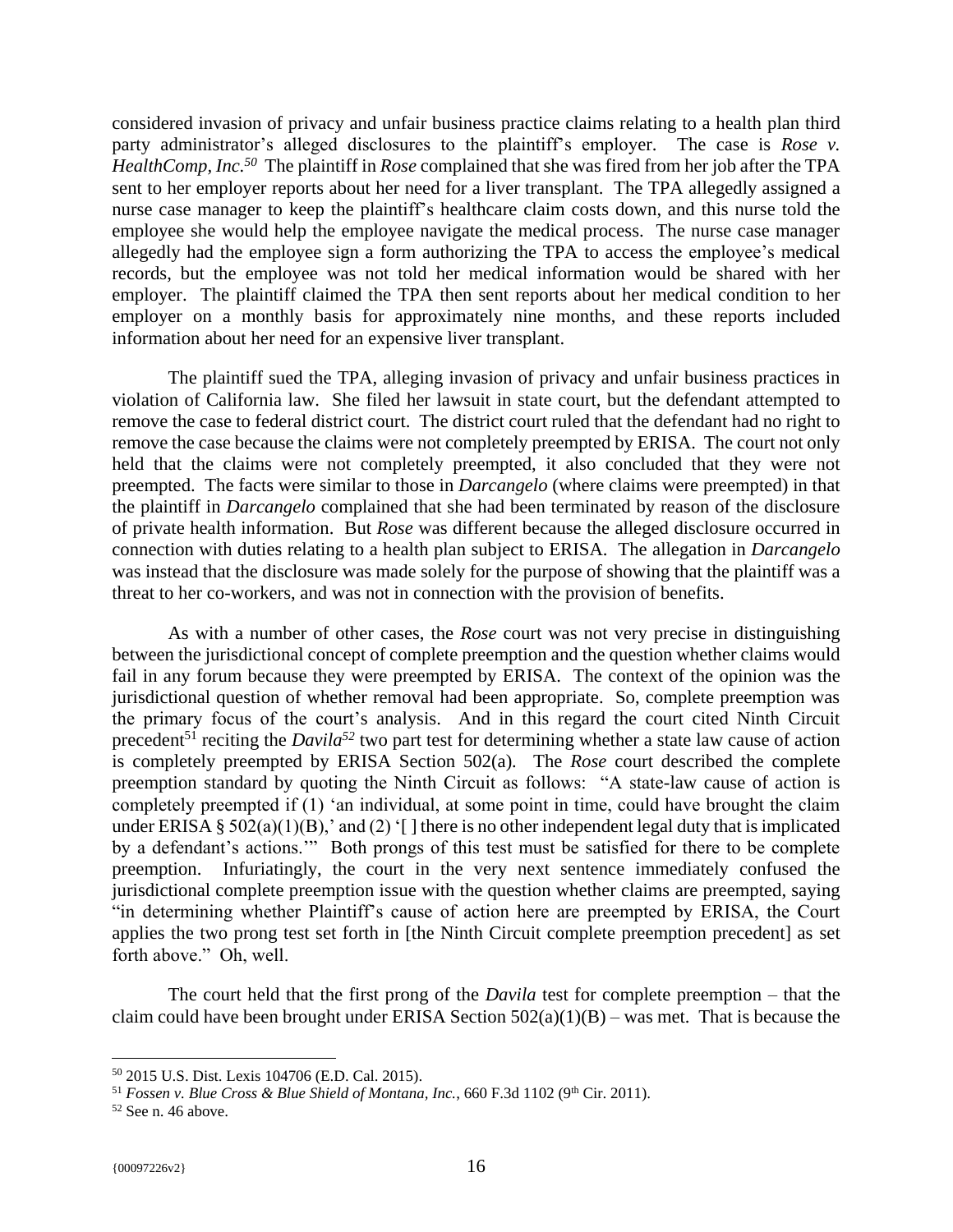plaintiff alleged that in providing personal medical information to her employer the defendant did not act in the interest of employees and their beneficiaries, and this caused the court to conclude that the plaintiff's privacy and unfair business practice causes of action could be brought as a breach of fiduciary duty claim under ERISA Section 502. The first prong of the *Davila* test for complete preemption was therefore met. Oh, my, I know you must be weary of my nitpicking district court decisions, but it is hard to resist here. Remember, the first prong of the *Davila* test concerns whether the claim could have been brought under Section 502(a)(1)(B). The *Rose* court said this was the case because the plaintiff's complaint could have been brought as a breach of fiduciary duty claim. The problem is that fiduciary duty claims are generally brought under Section 502(a)(2), not Section 502(a)(1)(B) as required under the first prong of the *Davila* test. A different district court recognized this distinction, holding that where the gravamen of state common law claims was that the defendant had breached its fiduciary duties under ERISA, there was no complete preemption. There was no complete preemption because fiduciary claims are brought under Section 502(a)(2), not Section 502(a)(1)(B) as required under the *Davila* test. *Boyle v. SEIU Local 200 United Ben. Fund.*<sup>53</sup> I like the *Boyle* court's analysis as well because that court held that claims were preempted by ERISA even though there was no complete preemption. So, the court acknowledged the point I have made *ad nauseum* above that a lack of grounds for complete preemption does not mean claims are not preempted.

Although the *Rose* court may have been wrong in concluding that the first prong of the *Davila* test was met, it really didn't matter because the second prong of *Davila* was not met. There was, as a consequence, no complete preemption (and, the court seemed to say, there was also no preemption). That second prong of the *Davila* test is met only if the state law cause of action does not "arise independently of ERISA or the plan terms." Importantly in this regard, the court found that the plaintiff's allegations did not relate to the processing of any claim for benefits. As with *Dishman* above, even though the complained of conduct occurred in the course of administering a plan, the plaintiff's state law claims did not relate to the processing of a claim for benefits. Therefore, the plaintiff's state law claim that the TPA violated her right of privacy would exist regardless of the disposition of any claim for benefits processed by the TPA. And the state law cause of action for disclosure of the plaintiff's medical information would exist regardless of the TPA's case management undertaking and administration of the plan.

Because the second prong of *Davila* was not met, there was no complete preemption. The reader has surely picked up how frustrating I must find the next sentence of the court's opinion, in which the court said this also meant the claims were preempted: "Since the Court finds that the second prong of *Davila* is not satisfied, Plaintiff's privacy and unfair business practice cause of action are not preempted by ERISA."

<span id="page-19-0"></span>*Vaught v. Hartford Life & Accident Ins. Co.* Relying on *Dishman*, a court held that invasion of privacy claims relating to an investigation under a long term disability plan were not preempted in *Vaught v. Hartford Life & Accident Ins. Co.*<sup>54</sup> The plaintiff was a participant in a long term disability plan. She alleged that in investigating whether her disability benefits should be terminated, the insurer violated and invaded her privacy by videotaping her while she was on her own property and while in her vehicle. The court found that the plaintiff's claim for invasion

<sup>53</sup> 216 U.S. Dist. LEXIS 89810 (N.D. N.Y. 2016).

<sup>54</sup> 2011 U.S. Dist. Lexis 98945 (S.D Ohio 2011).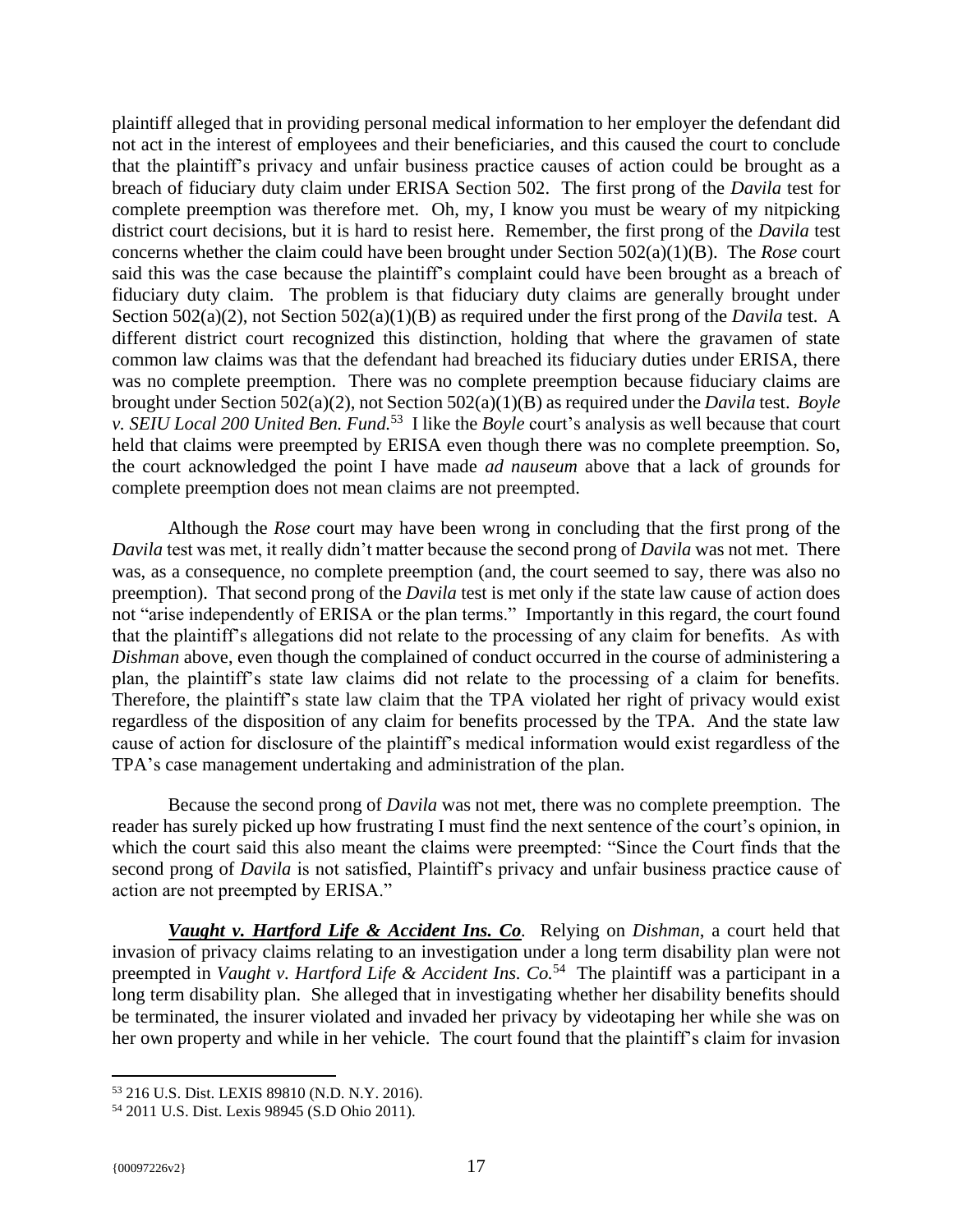of privacy should not be dismissed on preemption grounds. Although the court found it a close question whether the plaintiff's invasion of privacy claim was so connected to a denial of ERISA benefits as to be preempted, the court said the alleged conduct might be beyond the bounds of a reasonable investigation "and tortious conduct that amounts to an invasion of privacy would not 'relate to' the administration of the plan for purposes of pre-emption."

<span id="page-20-0"></span>**Prudence and Process.** Prudence, remember, is about process. I asserted earlier that it is time for plan fiduciaries to start a process of considering, and beginning to address, privacy and security concerns as they relate to retirement, disability, and other plans not subject to HIPAA standards. We know that no foolproof processes can be implemented. But as a matter of "procedural prudence" it is probably time to start what may be an interminable and tedious process of considering, and continually improving, plan security and the protection of private information.

I'd argue that taking a few basic, and not especially painful, steps is the place to start, and may be adequate for the time being, at least in satisfying fiduciary's ERISA prudence obligations. The first and most important step is to focus on the security and privacy of information in the hands of plan vendors. After all, retirement plan recordkeepers, trustees, and other financial institutions are typically a greater target for those seeking access to confidential information than is any one employer or other plan sponsor. That is because plan vendors hold data for lots of plans (and other, non-plan, clients). That data will often include information that could lead to the theft of plan participants' identities, such as where a retirement plan vendor associates names with social security numbers. In fact, stolen participant information was reportedly used in June 2016 to take \$2.6 million in unapproved loans from the Chicago Deferred Compensation Plan, a large, \$3.6 billion, Section 457(b) plan.<sup>55</sup> The loans were taken from 58 participant accounts, but the recordkeeper reportedly restored the filched monies within five days.

And with respect to retirement plans, the compromise of a recordkeeper's system could lead to unauthorized benefit payments, such as withdrawals from 401(k) accounts. The importance to plan fiduciaries of having good processes in place is illustrated by *Foster v. PPG Indus.,*<sup>56</sup> where a former employee lost all the monies in his 401(k) account when his ex-wife misappropriated them after the participant moved away from the address he left on record with the 401(k) plan. The employee's former spouse, who remained at the address, opened the mail one day and found new credentials for accessing the participant's 401(k) account online. She used a new password and the participant's social security number to create a user ID, password, answers to security questions, and beneficiary designation for the participant's account. The ex-wife changed the mailing address to her own P.O. box and requested a withdrawal of \$4,000, to be directly deposited to a numbered account at a bank. The participant's former employer processed the request the next day. Since that worked, the ex-wife proceeded to empty the participant's account *in toto*, to the tune of in excess of \$42,000.

The participant sued his former employer and the 401(k) plan, in an attempt to recover the monies stolen from his account. Interestingly, the Tenth Circuit concluded that the plan administrator was not required to reimburse the participant for the amount the ex-wife improperly

<sup>55</sup> <https://chicago.suntimes.com/news/hackers-scam-2-6-million-from-city-retirement-accounts/> and [http://www.pionline.com/article/20161017/PRINT/310179983/dc-plans-face-threats-to-crucial-data#.](http://www.pionline.com/article/20161017/PRINT/310179983/dc-plans-face-threats-to-crucial-data) 56 593 F.3d 1226 (10<sup>th</sup> Cir. 2012).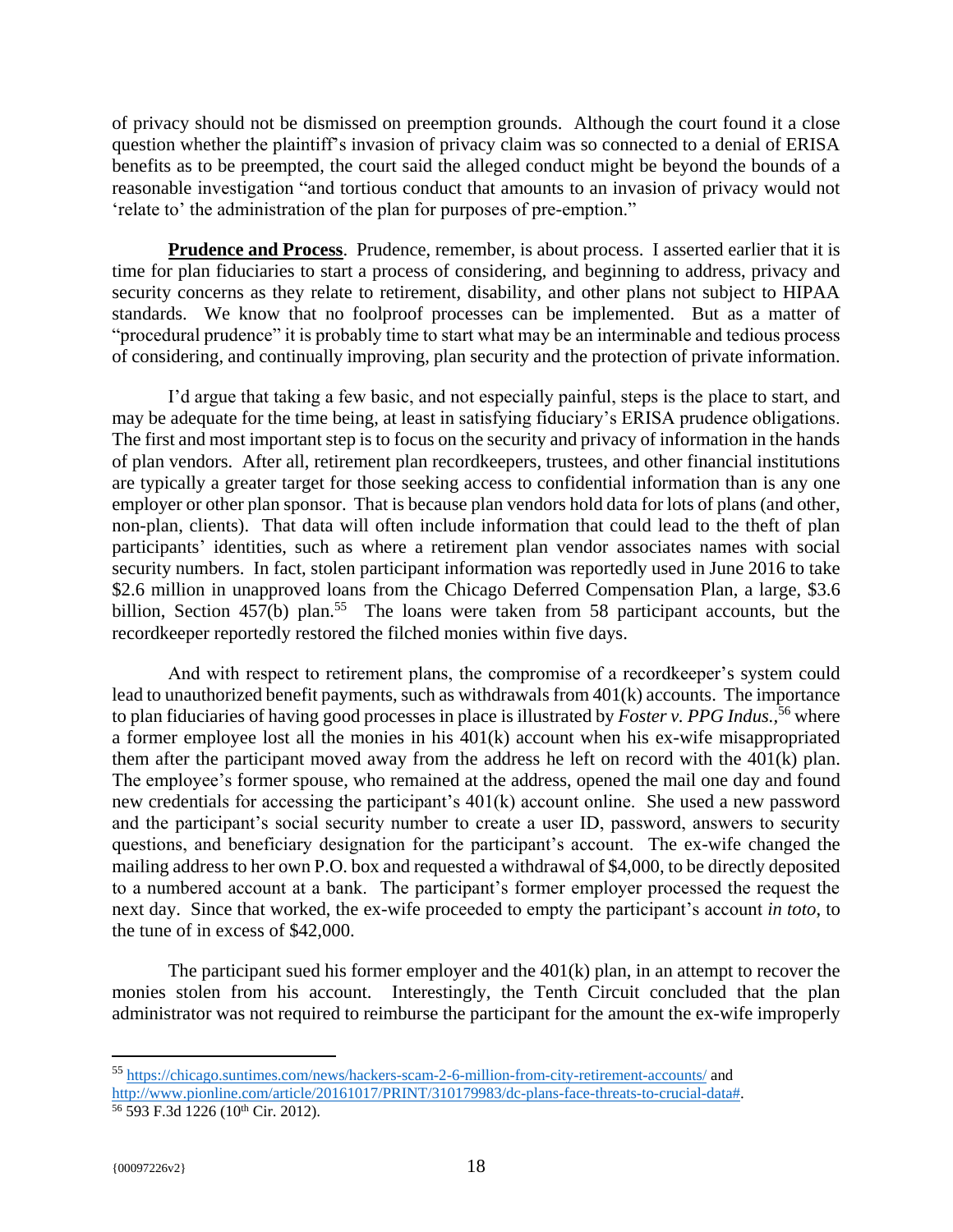took. The court reached this decision because the plan administrator properly disclosed to participants the plan's procedures for requesting distributions electronically, and closely followed those procedures.

As to the plan procedures, before the participant moved out of his marital residence, the former employer implemented an automated system to enable participants to access their 401(k) accounts, and notified participants how to use that system. The system used a combination of social security numbers and personal identification numbers to protect participants' accounts. The employer also notified participants that it would soon be introducing enhanced security measures to "address the increasing concern about possible identity theft and data privacy." These new measures included the use of unique user IDs, rather than social security numbers, and more complex password requirements.

So far, so good. But after the participant moved out of his former marital residence, without notifying his former employer of his change of address, the employer mailed information to the marital residence on how to establish a new user ID and password. The mail was marked "To Be Opened By Addressee Only." The problem was the ex-wife was still at the marital residence. She received the document and used the information in it, along with her ex-husband's social security number, to attempt to gain access to the participant's account online by resetting his password. In accordance with the employer's procedures, the employer processed the password reset request and sent it to the "permanent address on file," which was the marital residence where the ex-wife (and not the participant) was living. Now that she had the new password and her former husband's social security number, the ex-wife took the steps described earlier to wipe out the participant's account.

The important lesson for plan fiduciaries is that following a proper, and properly disclosed, process saved the plan administrator from being required to restore the participant's stolen monies.

There are some circumstances in which a plan's privacy and security initiatives may be unable to stop unauthorized access to retirement plan benefits. Sheer human depravity may prevail. In the summer of 2007, the U.S. Department of Justice announced that a retirement plan participant's spouse was sentenced to five years in prison for, among other things, making multiple unauthorized withdrawals from her husband's 401(k) account, totaling over \$24,000, and over \$16,000 in unauthorized loans.<sup>57</sup> The spouse made multiple calls to a  $401(k)$  service center misrepresenting herself as her husband, and faxed supporting documentation to the service center in order to take hardship withdrawals, all without the participant's consent, knowledge, or authorization.

In discussing how liability might occur, I have largely focused on security breaches – that is, the unintended access to information by unauthorized persons. But we have also seen nonhealth plan examples of state law privacy claims that have been allowed to proceed where there has been no such breach. These cases have instead involved misuse of private information that has at least arguably been authorized by plan fiduciaries and involved intentional behavior. We

<sup>57</sup> <sup>57</sup> [https://www.justice.gov/usao-sdin/pr/evansville-woman-sentenced-federal-court-bankruptcy-and-wire-fraud](https://www.justice.gov/usao-sdin/pr/evansville-woman-sentenced-federal-court-bankruptcy-and-wire-fraud-scheme)[scheme.](https://www.justice.gov/usao-sdin/pr/evansville-woman-sentenced-federal-court-bankruptcy-and-wire-fraud-scheme)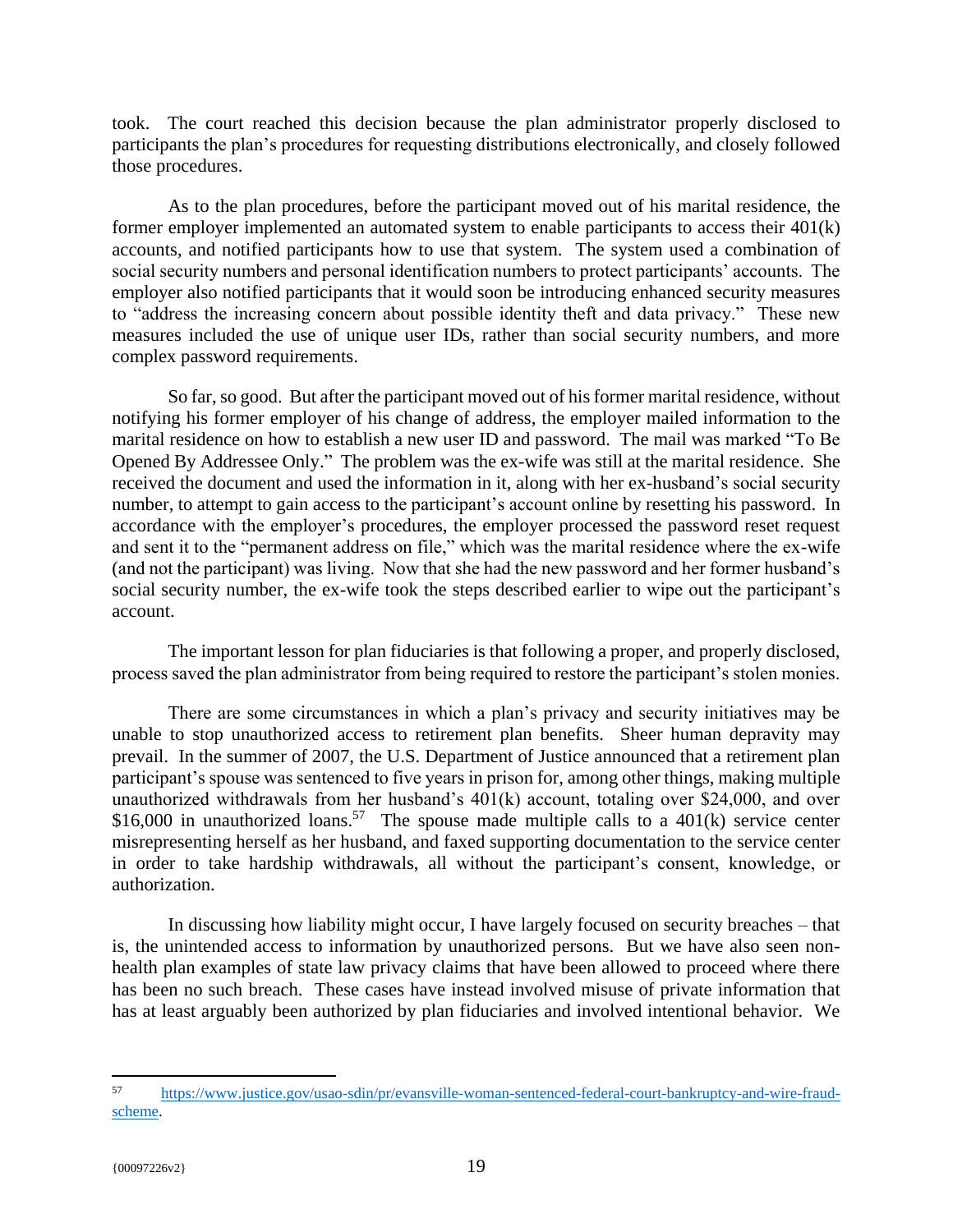saw this in both *Dishman* and *Rose* above, where the allegations concerned actions taken by plan vendors, not some unintended intruder into the plan's data.

Bad actors have posed a risk to benefit plans for some time. The American Institute of Certified Public Accountants ("AICPA") reported to the Department of Labor's Advisory Council on Employee Welfare and Pension Benefit Plans that, by 2011, data breaches had occurred in pension plans by reason of the following:

- Unauthorized user hacking into the plan administrative system after gaining administrative privileges to the accounts and changing account information followed by a fraudulent distribution of funds from the participants' accounts to the unauthorized user. The hacker gained access to the system by planting a virus on the company's computer. It is believed that the virus was of a type that enabled the hacker to capture keystrokes when made by an authorized person, thereby enabling the hacker to capture login information and passwords of the plan participants;
- Unauthorized person logging into broker website, entering ID and password, and securing payment which was sent to a name different from the name on the account;
- Person hacking into database to gain access to more than 500,000 participants' PII due to failure of the plan (and administrators) to install security system updates;
- E-mail hoax (phishing attack) that directed participants to a look-alike website prompting participants to share personal data including Social Security numbers (SSNs);
- Employee downloading confidential information for more than 450,000 participants to a home computer;
- Several examples related to the ease with which PII was fraudulently obtained from laptops;
- Multiple examples involving SSNs on printed communications that were, in many cases, either mailed to wrong addresses or the information was made visible to others;
- Employee stealing electronic tapes that contained PII of plan participants and/or beneficiaries;
- Auditors who received CDs with PII of participants and beneficiaries in benefit plans they did not currently audit; and
- <span id="page-22-0"></span>• Payroll provider using the same password for all clients when the payroll system was established. 58

**Ransomware**. The cybersecurity risks for benefit plans do not relate solely to the potential for the "theft" of participants' identities or fraudulent benefit payments. There is also the risk of a ransomware attack, with the attendant possibility of crippling plan administration. Press reports indicated that the UFCW Local 655 Food Employers Joint Pension Plan suffered a ransomware attack in July of 2016.<sup>59</sup> This security breach reportedly occurred when a hacker gained control

<sup>58</sup> "Privacy and Security Issues Affecting Employee Benefit Plans," U.S. Department of Labor Advisory Council on Employee Welfare and Pension Benefit Plans (Nov. 2011), p. 6.

<sup>59</sup> See, for example, [https://www.prnewswire.com/news-releases/data-privacy-event-affects-ufcw-local-655-food](https://www.prnewswire.com/news-releases/data-privacy-event-affects-ufcw-local-655-food-employers-joint-pension-plan-300360199.html)[employers-joint-pension-plan-300360199.html;](https://www.prnewswire.com/news-releases/data-privacy-event-affects-ufcw-local-655-food-employers-joint-pension-plan-300360199.html) [https://www.bna.com/ransomware-attack-hits-n57982082675/;](https://www.bna.com/ransomware-attack-hits-n57982082675/) and [http://www.bnd.com/news/local/article115148918.html.](http://www.bnd.com/news/local/article115148918.html)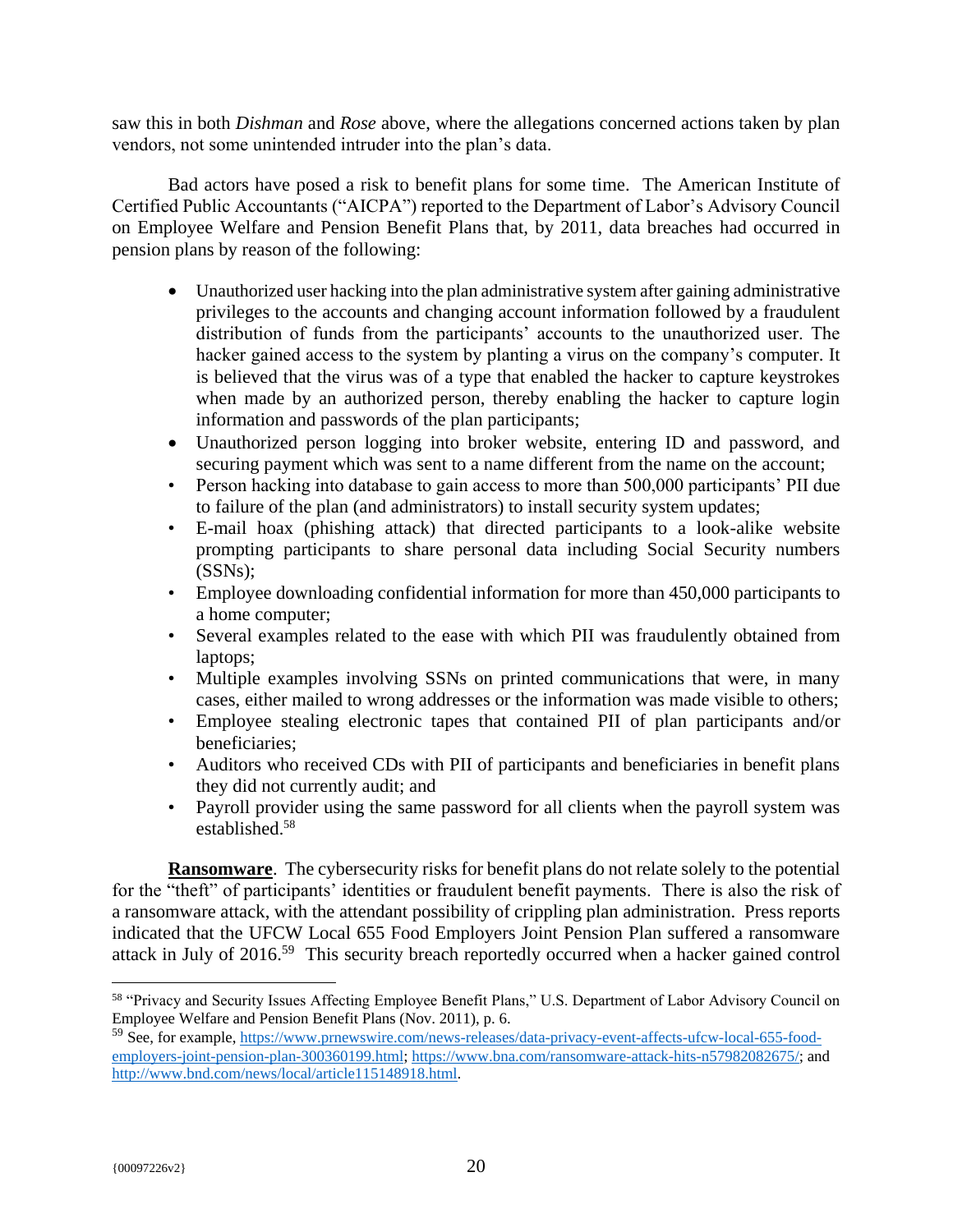of one of the union's computer servers. The hacker demanded 3 bit coins to restore access to records relating to the plan, which reportedly held over \$500 million in assets. The ransom was apparently not paid, and a backup server allowed the plan to continue operations.

<span id="page-23-0"></span>**Start with Vendors**. Another reason to start the process of tightening a plan's privacy and security standards by focusing on plan vendors is that, curiously, it may be easier to take meaningful steps with vendors than it is to re-shape the internal processes at the sponsoring employer or other plan sponsor. After all, for most single employer plans benefit plan data is handled through a human resources or employee benefits department that is merely a part of the larger employer. That HR (or benefits) department will often not have a separate information technology system, nor a dedicated information technology staff. Instead, its ability to effect IT changes that are helpful from a security and privacy perspective will turn on the HR/benefits department's ability to convince the employer either to change its company-wide system or to devote IT resources to the creation and maintenance of special systems within the HR or benefits function. Given the scarceness of IT resources at most employers, this may prove a tall order. It doesn't mean one doesn't try, when appropriate, to implement system changes internally that will help protect the privacy and security of benefit plan information, but the low-hanging fruit may instead lie in vendor relationships. Although we know from experience in complying with HIPAA that there are non-IT driven steps one can take to improve privacy practices, the ability of a benefits department to take steps to improve IT security itself will typically depend on the cooperation and availability of other resources at the employer (or other plan sponsor).

So, what steps should fiduciaries take with respect to vendors? Here are some possibilities:

1. **Requests for Proposal**. In requests for proposal, fiduciaries may wish to inquire about the privacy and security standards vendors have in place. Fiduciaries may, in this regard, wish to ask for copies of "SOC" Reports. These are AICPA Service Organization Control Reports. A precursor of these reports were the SAS 70 reports.

<span id="page-23-2"></span><span id="page-23-1"></span>**SOC Reports**. There are three types of SOC Reports – SOC 1, SOC 2, and SOC 3. SOC Reports can be used by customers of service organizations, such as fiduciaries and plan sponsors of benefit plans, to help evaluate the effect on the vendor's financial statements of controls that the vendor has in place. One may wonder why statements about the "effect of controls on the vendor's financial statements" would be of value to plan fiduciaries. The answer is that two of the three types of SOC Reports – SOC 2 and SOC 3 Reports – address controls at the vendor relevant to "security, availability, and processing integrity of the systems the [vendor] uses to process [customers'] data and the confidentiality and privacy of the information processed by these systems."

There are two types of SOC 2 Reports. A Type 1 Report addresses the fairness of the vendor's description of the vendor's system and the "suitability of the design of the [vendor's] controls" to in fact achieve the [vendor's] objectives. A Type 2 Report, which would be more useful, not only includes the Type 1 Report information, but also reports on the "operating effectiveness" of the vendor's controls. So, it addresses not only whether the vendor has fairly described its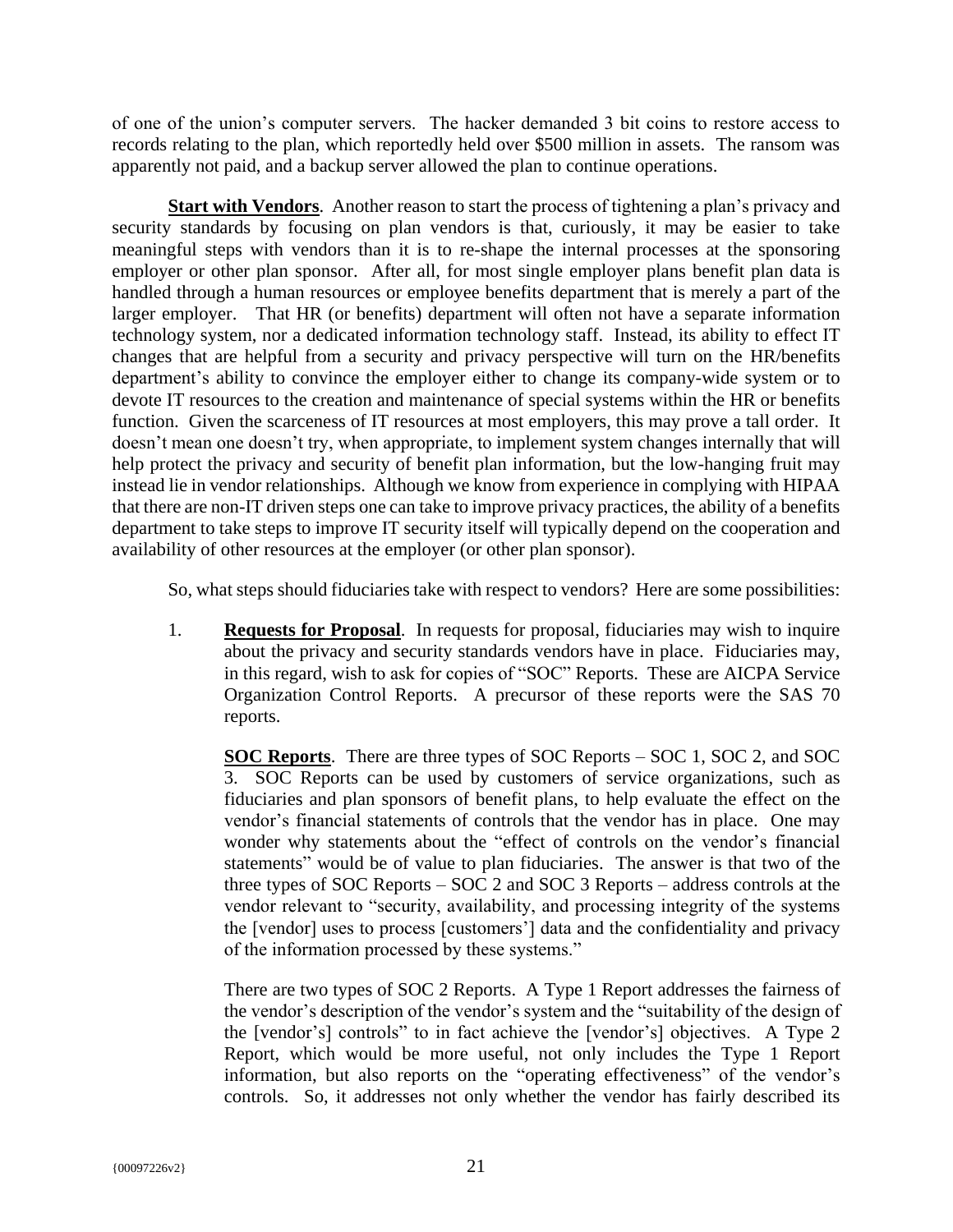system and the suitability of the design of the system to achieve its goals, but also whether it works in operation.

There is also a SOC 3 Report. As the AICPA describes it, a SOC 3 Report is "designed to meet the needs of users who need assurance about the controls at a service organization relevant to security, availability, processing integrity, confidentiality, or privacy, but do not have the need for or the knowledge necessary to make effective use of a SOC 2 Report." SOC 2 Reports are said to be generally "restricted." This presumably means their dissemination is restricted to management of the service organization, user entities that are customers of the service organization (such as plans, fiduciaries, and plan sponsors), and auditors of the users. In contrast, SOC 3 Reports are general use reports that can be freely distributed.

As between SOC 2 and SOC 3, the AICPA has indicated that if customers need to understand the details of the processing and controls at a service organization vendor, as well as the tests performed by the service auditor and the results of those tests, a SOC 2 Report is the right choice. In contrast, if customers do not have the need for, or the ability to understand, these details, a SOC 3 Report may be an appropriate choice.

Of interest, the AICPA has also developed a cybersecurity risk management reporting framework to enable organizations to communicate about the effectiveness of their cybersecurity risk management programs. In this connection, the AICPA has developed a new System and Organization Controls (SOC) for Cybersecurity engagement, through which a CPA can report on an organization's "enterprise-wide cybersecurity risk management program." The resulting SOC for Cybersecurity is intended, in part, to help business partners of the audited vendor gain a better understanding of the vendor's cybersecurity efforts.

So, a starting place may be to ask prospective vendors in RFPs about the availability of SOC 2, SOC 3, or SOC for Cybersecurity Reports. As an alternative to a SOC Report, plans might consider requesting a certification under the Health Information Trust Alliance ("HITRUST"). 60

<span id="page-24-0"></span>**FFIEC Cybersecurity Assessment Tool.** For recordkeepers and other vendors affiliated with financial institutions, it may be worth asking for the results, if any, of their assessment of their vulnerability to cybersecurity risks under the Cybersecurity Assessment Tool developed by the Federal Financial Institutions Examination Council ("FFIEC"). This is a tool designed to help financial institutions identify risks and determine their cybersecurity preparedness.<sup>61</sup>

 $60$  For more information, see the "Cybersecurity Considerations for Benefit Plans" report by the Department of Labor's Advisory Council on Employee Welfare and Pension Benefit Plans dated November 2016, page 13.

<sup>&</sup>lt;sup>61</sup> The Federal Financial Institution Examination Council describes the Council as a "formal interagency body empowered to prescribe uniform principles, standards, and report form for the federal examination of financial institutions by the Board of Governors of the Federal Reserve System (FRB), the Federal Deposit Insurance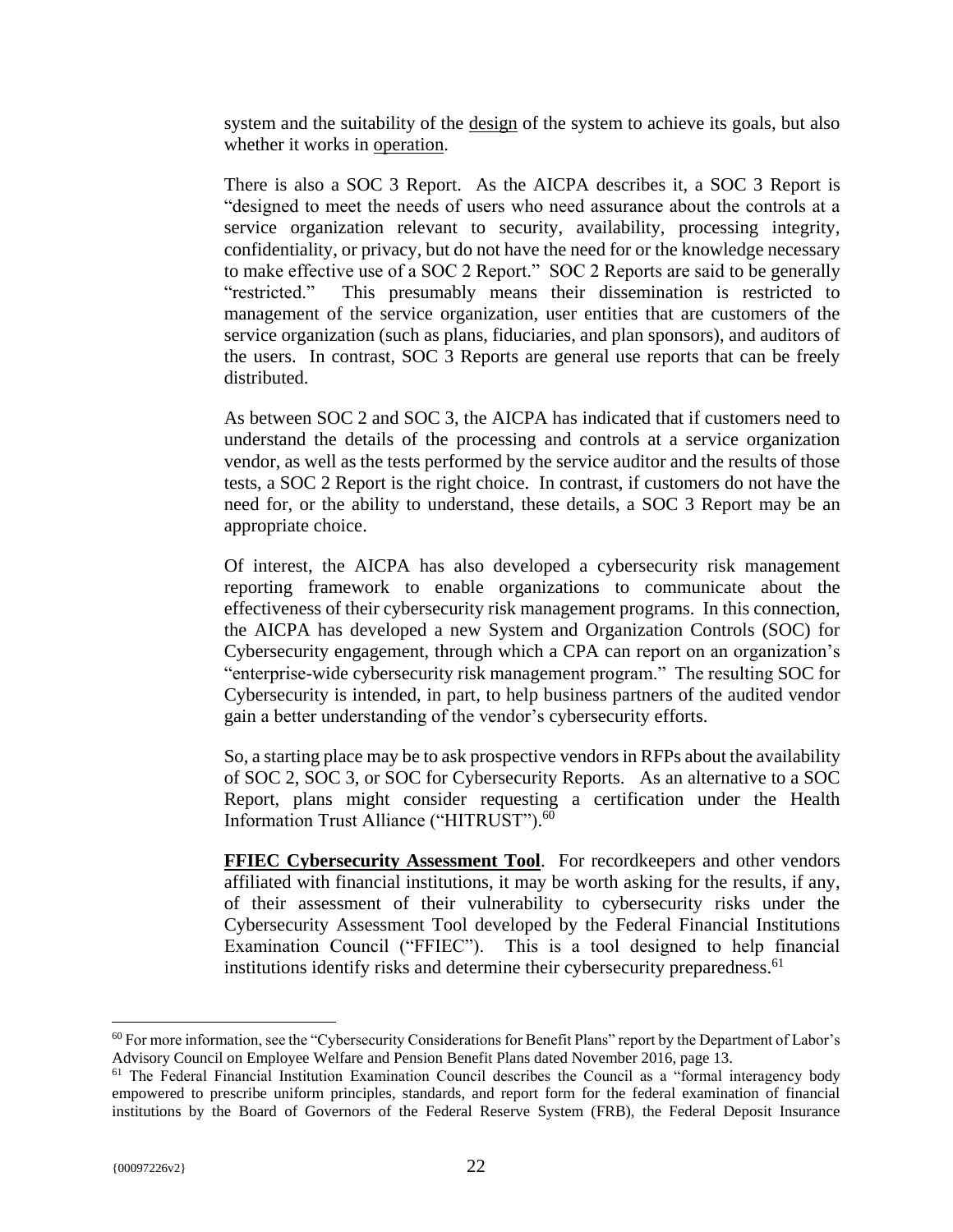<span id="page-25-0"></span>**SEC Regulation S-P and FTC Red Flag Rules**. In the case of vendors that are investment advisors (or brokers, dealers, transfer agents, or investment companies), SEC Regulation S-P requires the adoption of policies and procedures reasonably designed to meet various objectives relating to security and confidentiality. And certain financial institutions are required by the Federal Trade Commission "Red Flag" rules to have and implement a written identity theft program.<sup>62</sup> For financial institutions and others subject to the SEC regulation or FTC Red Flag rules, it may therefore be worth asking about their compliance with those requirements.

For an example of an SEC enforcement action relating to cybersecurity and the failure to meet the requirements of Regulation S-P, see the Administrative Proceeding order in the matter of R.T. Jones Capital Equities Management, Inc.<sup>63</sup> In that order, Morgan Stanley Smith Barney LLC agreed to pay a \$1 million penalty to settle charges relating to the failure to protect customer information, some of which was hacked and offered for sale online. The SEC order found that Morgan Stanley failed to adopt written policies and procedures reasonably designed to protect customer data, and as a result, between 2011 and 2014 a then-employee impermissibly accessed and transferred to his personal server data relating to approximately 730,000 accounts, which data was ultimately hacked by third parties.

<span id="page-25-1"></span>2. **Vendor Contracts.** When entering into agreements with new vendors, it may be wise to consider incorporating into the contract elements of a typical HIPAA business associate agreement. These might include rules as to who the vendor can communicate with (for example, who the vendor can communicate with at the employer or other plan sponsor); how the vendor handles internal data at rest and data in motion (perhaps applying HHS-approved technology standards for data in motion, including appropriate encryption); breach notification obligations (including requiring the vendor to handle notifications to participants and other affected individuals); an obligation to impose similarly protective constraints on its subcontractors and vendors to whom it may disclose personally identifiable information; the destruction, return, or other disposition of PII upon termination of the arrangement; what uses of PII are permitted; and indemnification of the plan, fiduciaries, and employer or other plan sponsor in the event of a breach a violation of the law.

In new vendor contracts, fiduciaries may also wish to require vendor representations, and indemnification protection, with respect to all state and federal legal requirements, as well as industry standards, relating to security and privacy (and presumably other laws as well). Comprehensive representations and indemnification would presumably cover not only violations of the state statutes

Corporation (FDIC), the National Credit Union Administration (NCUA), the Office of the Comptroller of the Currency (OCC), and the Consumer Financial Protection Bureau (CFPB) and to make recommendations to promote uniformity in the supervision of financial institutions."

<sup>62</sup> [https://www.ftc.gov/tips-advice/business-center/guidance/fighting-identity-theft-red-flags-rule-how-guide](https://www.ftc.gov/tips-advice/business-center/guidance/fighting-identity-theft-red-flags-rule-how-guide-business)[business.](https://www.ftc.gov/tips-advice/business-center/guidance/fighting-identity-theft-red-flags-rule-how-guide-business)

<sup>63</sup> <https://www.sec.gov/news/pressrelease/2016-112.html>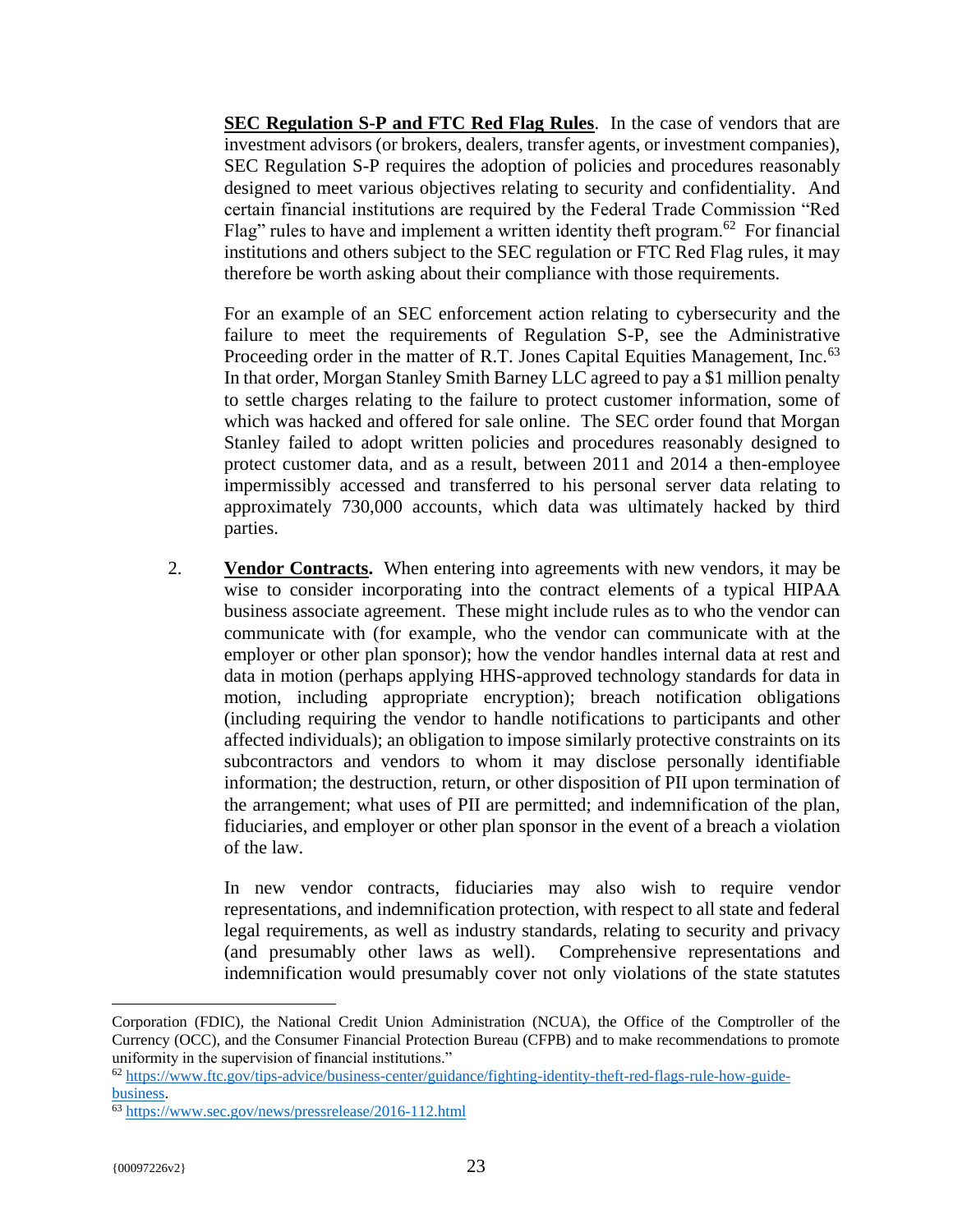mentioned in the text associated with footnotes 22 through 25 above, but also federal laws governing particular industries, such as the Gramm-Leach-Bliley Act, the Fair Credit Reporting Act, and the Fair and Accurate Credit Transaction Act.

As to compliance with industry standards, it may be worth requesting a commitment to comply with International Organization for Standardization ("ISO") Information Security Standards 27001 and 27002, and asking the vendor to maintain certification that it has met these standards.

<span id="page-26-0"></span>For a superb, and more comprehensive, list of considerations with respect to vendor contract provisions relating to privacy and security protection, see "Fiduciary Issues and Data Privacy: Is Your Plan Data Really Safe?," PowerPoint presentation by Ann Killilea and Andrew C. Liazos, March 23, 2016.<sup>64</sup>

- 3. **Existing Vendors**. Though it may be more difficult, fiduciaries may wish to begin taking steps with existing vendors like those described above for new vendors. So, for example, it may make sense to begin asking existing vendors for SOC Reports, and begin incorporating into agreements the contractual provisions described above upon the renewal, extension, or amendment of existing agreements.
- <span id="page-26-1"></span>4. **SAFETY Act**. Plan sponsors may wish to consider retaining vendors using technology that has received a Support Anti-Terrorism by Fostering Effective Technologies Act of 2002 ("SAFETY Act") "designation" or "certification." For a suggestion that compliance with SAFETY Act standards may, however, not be cost-effective, see the "Cybersecurity Considerations for Benefit Plans" report of the Department of Labor's Advisory Council on Employee Welfare and Pension Benefit Plans, November 2016 report, page 11.

<span id="page-26-2"></span>**Internal Steps**. Although I have expressed some cynicism about the ability of an HR or benefits department to quickly change an employer or other plan sponsor's IT security practices and procedures, a reasonable and achievable model for improving internal security and privacy controls may be the plan sponsor's existing HIPAA privacy and security procedures. I do not mean to suggest that all of the standards set forth in those procedures need to be applied with respect to retirement or other non-health plan data, but one might consider whether application of a stripped down version of those processes to personally identifiable information might be appropriate. And something more robust might make sense with respect to information that involves an individual's health or other information an employer could be accused of misusing, for example to fire an employee. The obvious example would be information relating to disability benefit claims. Being able to show that a manager who fired an employee had no access to information about the employee's disability could prove helpful should the employee make an Americans with Disabilities Act or ERISA Section 510 claim.

<sup>64</sup> available at

[https://www.google.com/url?sa=t&rct=j&q=&esrc=s&source=web&cd=1&ved=0ahUKEwjZvJy39vrXAhWp1IMK](https://www.google.com/url?sa=t&rct=j&q=&esrc=s&source=web&cd=1&ved=0ahUKEwjZvJy39vrXAhWp1IMKHb-NBKcQFggpMAA&url=https%3A%2F%2Fwww.employeebenefitsblog.com%2Fwp-content%2Fuploads%2Fsites%2F23%2F2016%2F04%2FMicrosoft-PowerPoint-Fiduciary-Issues-and-Data-Privacy-Killilea-Liazos-3-23-16.pdf&usg=AOvVaw2ZdY-AfA-8U52gKw88dr-8) [Hb-NBKcQFggpMAA&url=https%3A%2F%2Fwww.employeebenefitsblog.com%2Fwp-](https://www.google.com/url?sa=t&rct=j&q=&esrc=s&source=web&cd=1&ved=0ahUKEwjZvJy39vrXAhWp1IMKHb-NBKcQFggpMAA&url=https%3A%2F%2Fwww.employeebenefitsblog.com%2Fwp-content%2Fuploads%2Fsites%2F23%2F2016%2F04%2FMicrosoft-PowerPoint-Fiduciary-Issues-and-Data-Privacy-Killilea-Liazos-3-23-16.pdf&usg=AOvVaw2ZdY-AfA-8U52gKw88dr-8)

[content%2Fuploads%2Fsites%2F23%2F2016%2F04%2FMicrosoft-PowerPoint-Fiduciary-Issues-and-Data-Privacy-](https://www.google.com/url?sa=t&rct=j&q=&esrc=s&source=web&cd=1&ved=0ahUKEwjZvJy39vrXAhWp1IMKHb-NBKcQFggpMAA&url=https%3A%2F%2Fwww.employeebenefitsblog.com%2Fwp-content%2Fuploads%2Fsites%2F23%2F2016%2F04%2FMicrosoft-PowerPoint-Fiduciary-Issues-and-Data-Privacy-Killilea-Liazos-3-23-16.pdf&usg=AOvVaw2ZdY-AfA-8U52gKw88dr-8)[Killilea-Liazos-3-23-16.pdf&usg=AOvVaw2ZdY-AfA-8U52gKw88dr-8.](https://www.google.com/url?sa=t&rct=j&q=&esrc=s&source=web&cd=1&ved=0ahUKEwjZvJy39vrXAhWp1IMKHb-NBKcQFggpMAA&url=https%3A%2F%2Fwww.employeebenefitsblog.com%2Fwp-content%2Fuploads%2Fsites%2F23%2F2016%2F04%2FMicrosoft-PowerPoint-Fiduciary-Issues-and-Data-Privacy-Killilea-Liazos-3-23-16.pdf&usg=AOvVaw2ZdY-AfA-8U52gKw88dr-8)